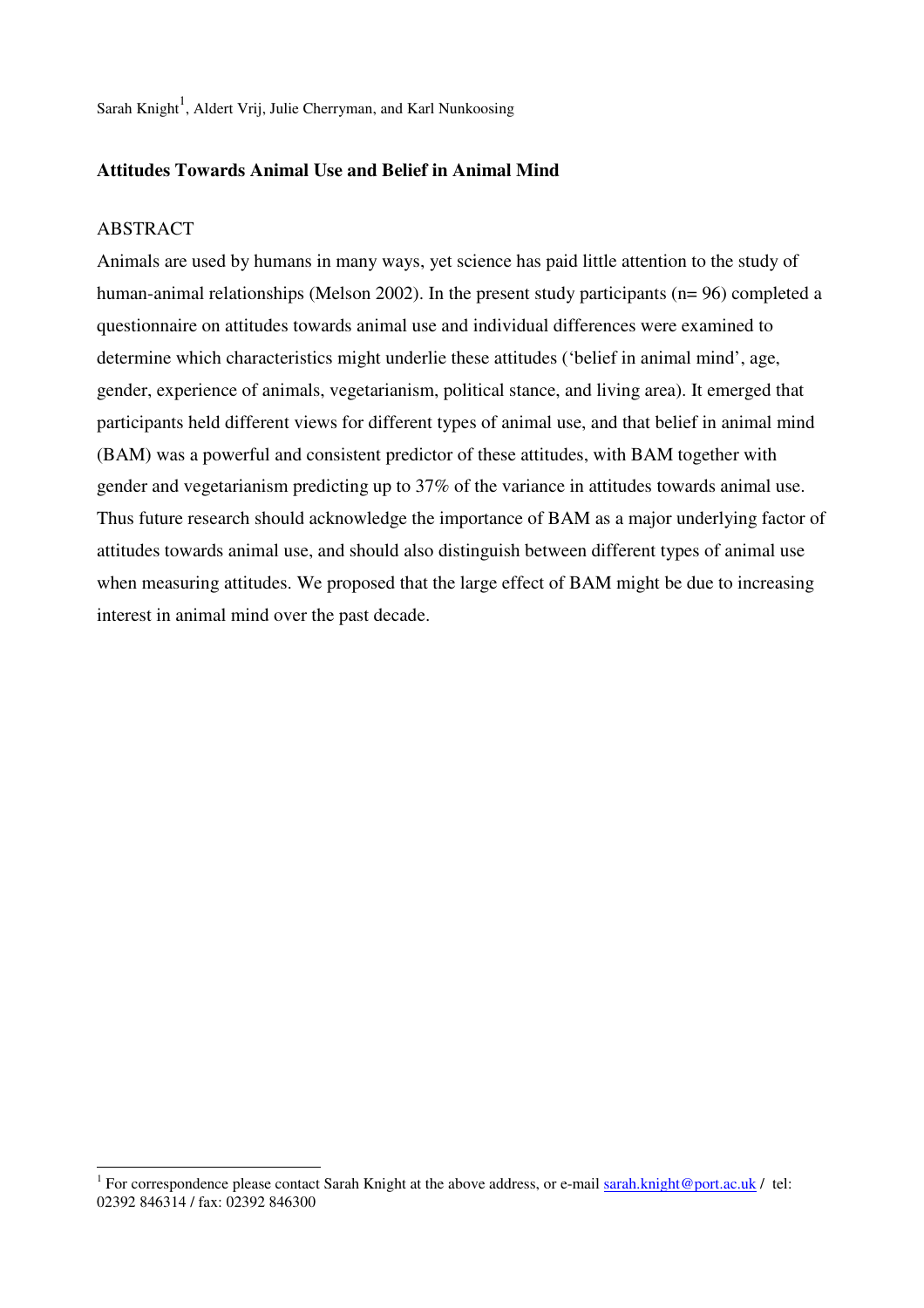#### **Attitudes Towards Animal Use and Belief in Animal Mind**

The term 'animal use' is used to describe a wide range of different practices that involve humans using animals. For example, for entertainment (e.g. circuses, fox hunting), for personal decoration (e.g. wearing animal fur, testing cosmetics on animals), for research (e.g. drugs testing on animals). Clearly there are differences between these uses in terms of what actually happens to animals, what the outcomes are, whether there are alternatives, and so on, yet much research has examined attitudes towards how animals are used in general (e.g. Armstrong and Hutchins 1996; Matthews and Herzog 1997), rather than looking at whether people hold different attitudes towards different ways in which animals can be used. Existing research also tends to use largely unrepresentative samples such as psychology students (Kafer, Lago, Wamboldt and Harrington 1992; Herzog and Dorr 2000). The present study differs from previous studies in that (i) it compared attitudes towards *different types* of animal use, (ii) since 'belief in animal mind' (BAM) has been found to be a predictor of attitudes towards animal use (e.g. Hills 1995), we tried to identify participant variables that might underlie BAM, and (iii) ours was a non-student sample.

#### **Belief in animal mind (BAM)**

BAM is the term used for how we attribute to animals mental capacities such as intellect, the ability to reason, and feelings of emotion (see Hills 1995), and has been defined and measured in a variety of ways (e.g. Herzog & Galvin, 1997; Hills, 1995), and thus is not a single, constant measure. That we try to understand ourselves and others by hypothesising about the reasons behind actions and interactions is central to social psychology (Smith and Mackie 1995). Attribution Theory describes how people make sense of each other by attributing characteristics of that person (for example their behaviour) as influenced by external (e.g. the situation) or internal (e.g. personality) attributions (Heider 1944; Kemdal and Montgomery 2001). Thus attitude formation of a person will be influenced by the attributions associated with features of that person. Eddy, Gallup, and Povinelli (1993) suggested that BAM is a natural extension of Attribution Theory, in that BAM refers to internal attributions (such as mental states, characteristics and abilities) people believe animals to have. That is, when people do not believe animals to be capable of thinking and feeling and so on, they are more inclined to support animal use (Herzog and Galvin 1997).

# **Experience of animals**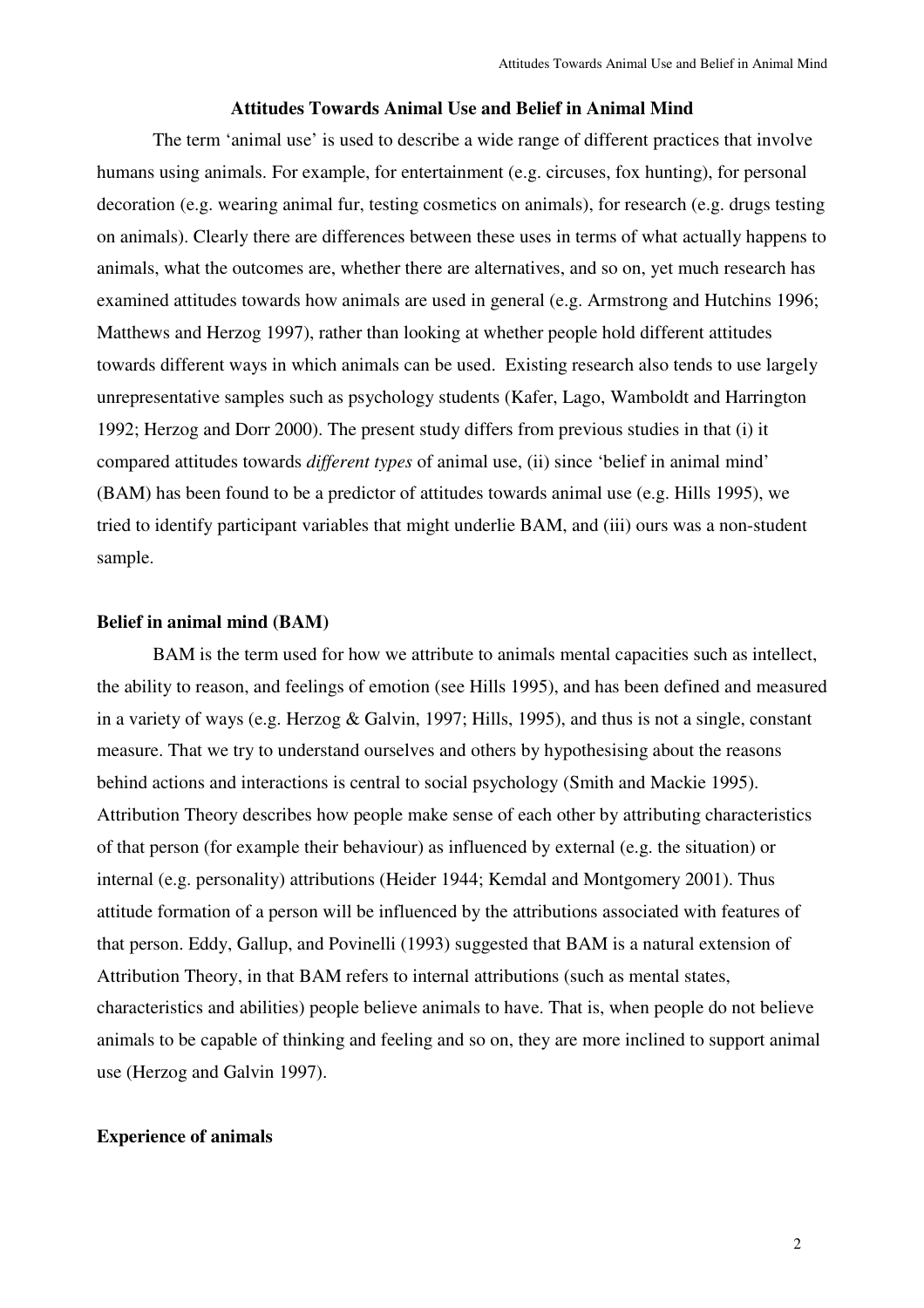Attitudes towards animal use are influenced by experience of animals (Wells and Hepper 1997); for example, Driscoll (1992) found that pet owners rated animal research as less acceptable than did non-pet owners. Theoretical reasons for this relationship may relate to the 'contact hypothesis' (e.g. Allport 1954), where contact with members of an outgroup (e.g. nonhuman animals) can lead to a mutual understanding and decreased prejudice towards that group. For example, inter-ethnic contact is a highly significant negative predictor of racial prejudice (Hamberger and Hewstone 1997). Knowledge of an outgroup member through direct contact can lead people to share positive experiences and learn about positive characteristics of members of that outgroup, and as such will require the prejudiced person to question and cognitively reconstruct their (often incorrect) negative perceptions of the outgroup members. Contact may also allow an emotional attachment to develop between a prejudiced person and an outgroup member, as the two become to know each other as people rather than representatives of their group. Thus experience of animals could promote positive attitudes towards animals (e.g. by becoming emotionally attached to pets) and negative attitudes towards animal use (e.g. due to an increase in animal mind). Experience of animals may also influence attitudes towards animal use issues in terms of personal relevance, since attitudes are influenced by the personal relevance of the issue in question (e.g. Petty and Cacioppo 1990; Lieberman and Chaiken 1996). So if experience of animals (such as pet keeping) leads to people perceiving animal use issues to be more relevant to them personally, then attitudes towards such issues will be influenced by whether people have more or less experience of animals. This effect could be influence attitudes either positively or negatively depending on the type of experience with animals- a rewarding relationship with a pet could lead to less support for animal use, whereas a negative encounter with an animal may mean that people are more supportive of animal use.

#### **Gender**

Males present lower levels of BAM compared to females (Herzog and Galvin 1997), and the effects of gender on attitudes towards animal use are consistent, with males being generally more supportive of animal use (e.g. Furnham and Pinder 1990; Rajecki, Rasmussen and Craft 1993; Plous 1996; Wells and Hepper 1997), with such differences extending to at least fifteen countries (Pifer, Shimizu, and Pifer 1994). Indeed, gender differences concerning attitudes towards animals, animal use, and BAM, may have a biological basis in that there might be essential differences between male and female brain types (Baron-Cohen et al., 2002; Baron-Cohen, 2003). Influenced by hormonal and genetic differences, it has been suggested that more males are pre-disposed to spontaneously 'systemize' (and less likely to empathize compared to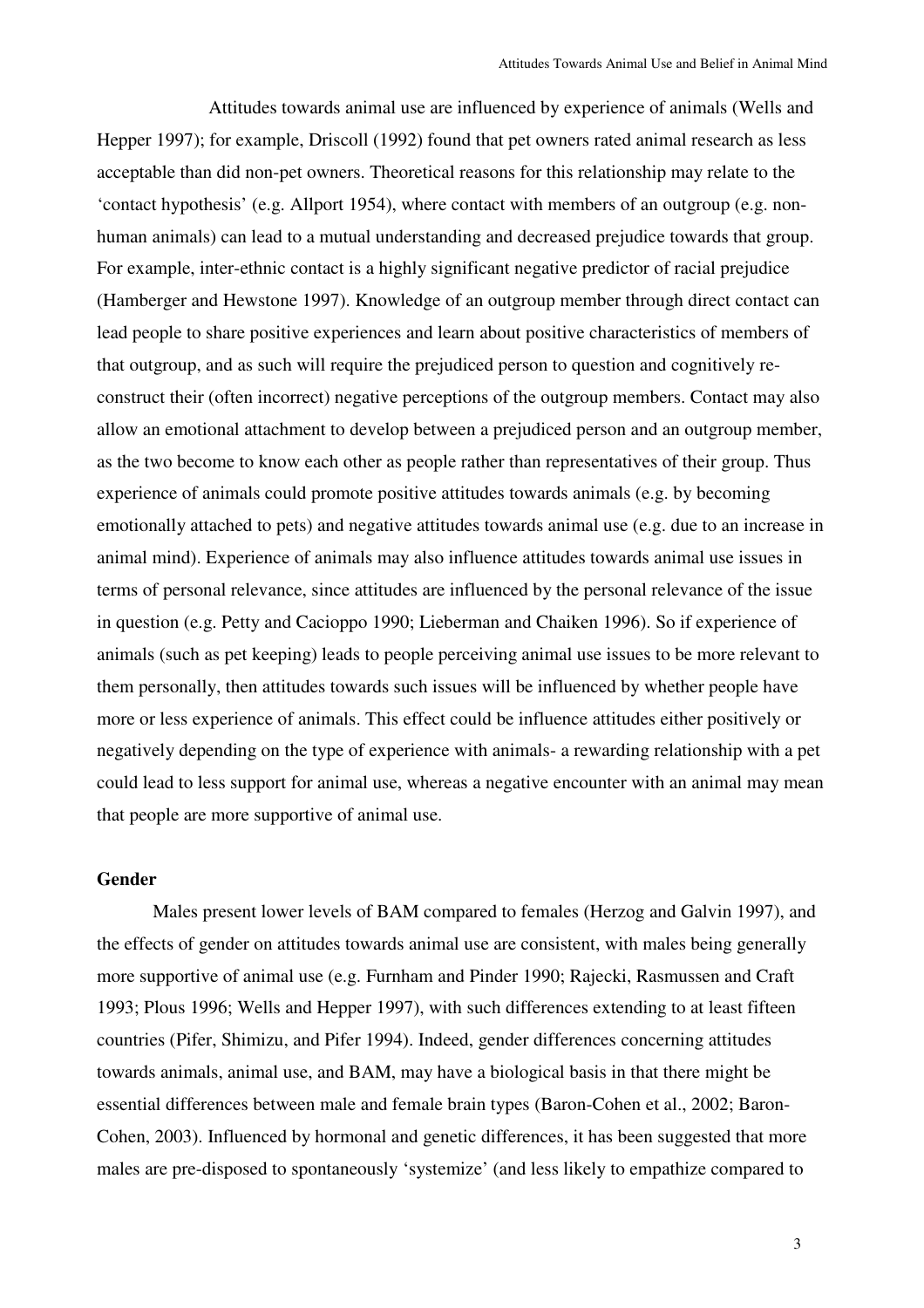the females) whilst more females are more likely to spontaneously 'empathize' and less likely to systemize, compared to males (Baron-Cohen, 2003). Systemizing describes the drive and ability to understand systems, rules and regularities, which involve non-agentive events (e.g. how an engine works, or profit and loss processes in business) That is, to consider the 'facts' as inputs to a 'relationship', and based on these facts predict the outcome of the relationship. In contrast, empathizing involves two major elements: (i) the ability to attribute mental states to oneself and to others, and (ii) the ability to respond in an emotionally appropriate way to that others mental state (Baron-Cohen et al., 2002). In a sense this is similar to 'theory of mind' but goes beyond that since it assumes some affective reaction (e.g. a symapthetic reaction to someone else's distress). Thus, it might be that females are less supportive of animal use because they are more likely to attribute mental states to animals, and more likely to have a sympathetic reaction to this if they believe that animal use will cause some kind of pain or distress to animals.

Others have examined sex role orientation (SRO) in relation to attitudes toward animal use (Herzog, Betchart, and Pittman 1991; Peek, Dunham, and Dietz 1997), leading to mixed findings. Some suggest differences in attitudes as associated with feminine versus masculine SRO (Herzog, Betchart, and Pittman 1991), whereas Peek, Dunham, and Dietz (1997) argued that sex differences differ not as a result of SRO, but that the structural location of females in society better explains gender differences (see Adams 1994). That is, females identify with animals and animal rights issues because they perceive themselves and animals to have similar locations in society (i.e. beneath males) due to patriarchal oppression, and thus females tend to express more egalitarian and non-hierarchical ideologies. Herzog, Betchart, and Pittman (1991) proposed theoretical reasons for gender differences that included: (i) the sociocultural perspective, that women are socialised to care and nurture, whilst boys are encouraged to be less emotional and more utilitarian; (ii) biological reasoning that males see animals as a means to their survival, for example in terms of providing food, and also as a possible threat; (iii) the cognitive developmental view that males and females have different moral orientations that influence their perspective of animals (see Kellert and Berry 1987); and (iv) that femininity leads to a more nurturance-expressive dimension of personality that is more highly related to concern for animal welfare, whilst masculinity relates to less sensitivity to the ethical treatment of other creatures. Further, Furnham and Pinder (1990) related gender differences to the work of Ekehammar (1985) who described gender differences on various ideological dimensions- females presenting more liberal views whilst males were more conservative. Differences between males and females in attitudes towards animal use may relate to these differences in ideological views, with females more likely to challenge societal norms whilst males may be more accepting of conventional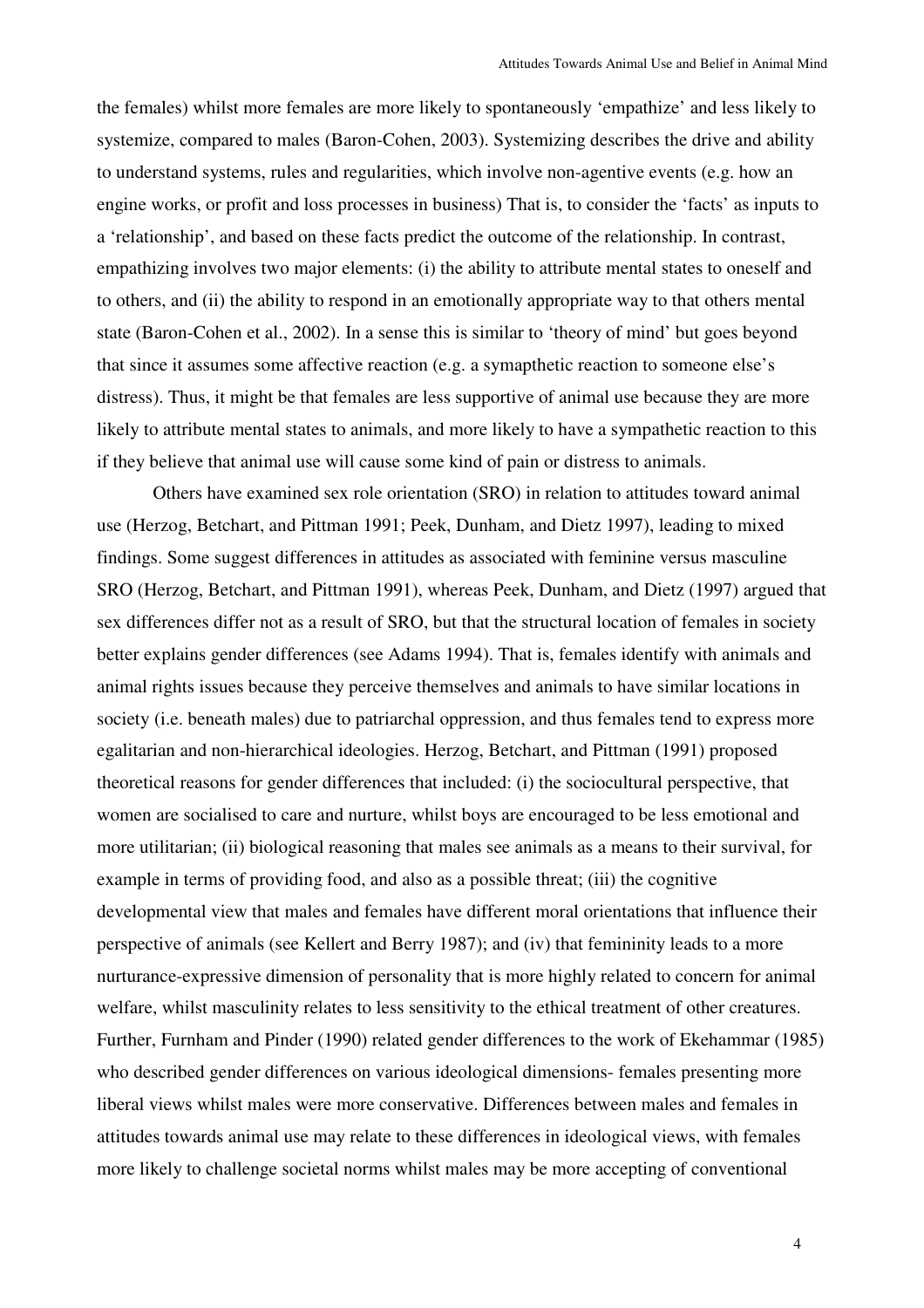practices such as animal use (Furnham and Pinder 1990). Alternatively, females may have different moral orientations to males, basing judgements on caring whereas males tend to focus on justice (Gilligan 1982). In all, an interplay between socialisation forces and structural forces are likely to underlie gender differences (Peek, Dunham, and Dietz 1997), and sex differences are so large on almost all dimensions of attitudes toward animals that males and females probably have different emotional and cognitive orientations towards animals (Kellert and Berry 1987).

# **Age**

Applegate (1973) found that older people were more supportive of deer hunting, whilst Kellert and Berry (1981) suggested that generally younger people are more concerned about animal use than older people. More recent research (Driscoll 1992; Furnham and Pinder 1990) found that young people rated examples of animal research as less acceptable than did older groups of participants. Kellert and Berry (1987) described how older males presented a more utilitarian view towards animals, suggesting that the practical value of animals increases in relevance with age as work and familial responsibilities become more important. From an evolutionary perspective it may be that as people get older, their priorities change as children and family become top priority, whilst animals are perceived as comparatively less important and seen in more functional terms. Further, Baron-Cohen (2003) suggests that mental attribution becomes more complex with age, so it might be that there are age differences in BAM.

# **Eating meat**

Demand for particular types of food is influenced primarily by social psychological factors such as beliefs, attitudes norms and values (Kalof, Dietz, Stern, and Guagnano 1999), and vegetarianism is related to value orientations such as an increase in altruistic values and a decrease in traditional values (Dietz, Frisch, Kalof, Stern, and Guagnano 1995). Moreover, vegetarianism may relate to a wider ideological perspective in terms of the 'world view' held by people (Buss, Craik and Dake 1986; Furnham and Pinder 1990). Buss, Craik, and Dake (1986) identified two types of world view- one that values a high growth, high technology society, materialistic goals, and rational quantified decision-making processes, the other appreciating less material and technological growth, redistribution of wealth, goals of self-actualisation, and decision making determined by non-materialistic values (people holding the former view would be more likely to eat meat compared to those holding the latter view). Thus there may be ideological differences between vegetarians and non-vegetarians in terms of personal values and guiding principles that are extended to their views on other social issues such as feminism and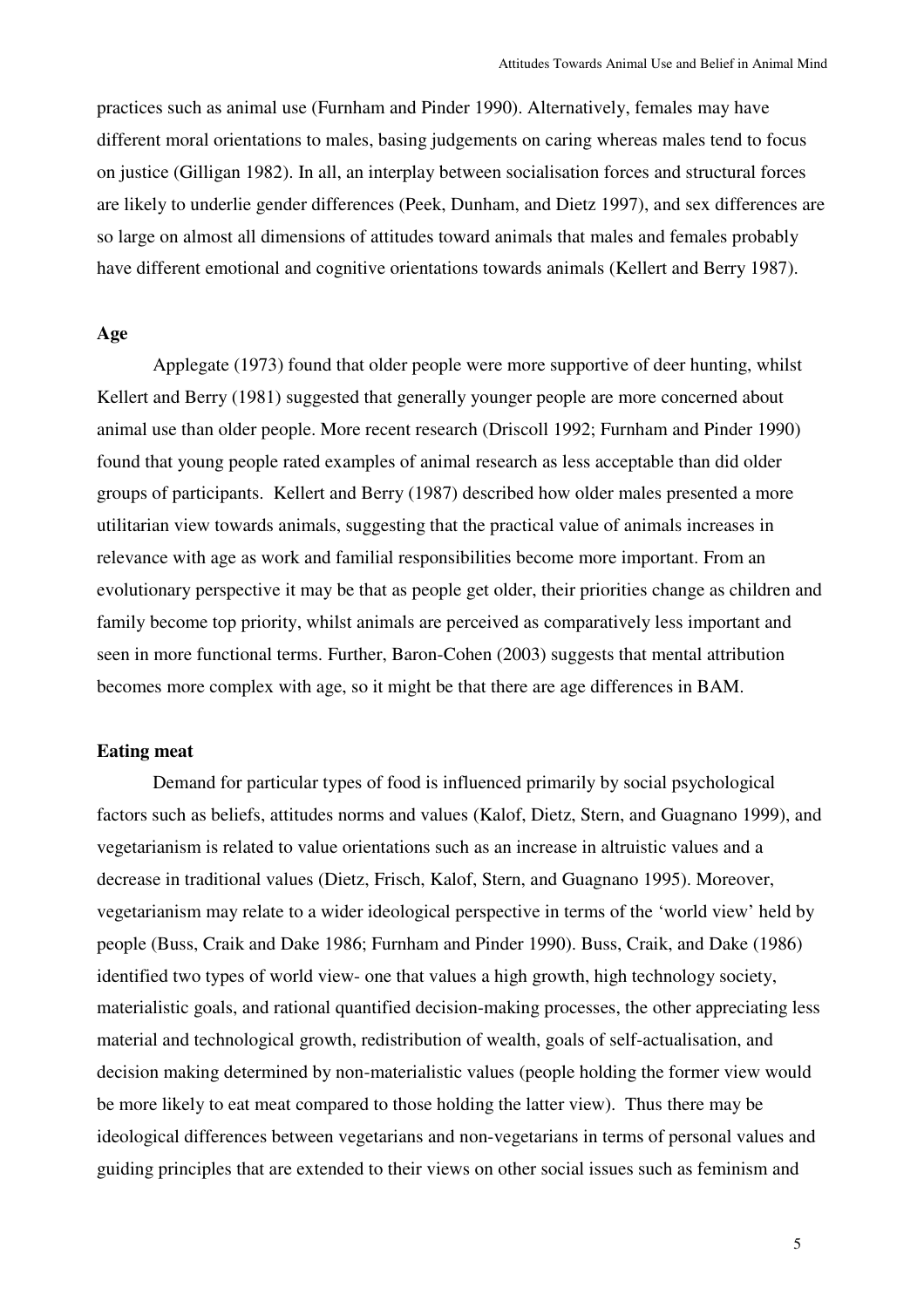wealth. Also, it may be that BAM is one reason why people abstain from eating animals and using animals in other ways. However, eating meat is a variable that in itself may be seen to represent an attitude towards animals- that is for some reason animals should not be eaten- and as such it is variable that differs in its nature compared to other participant characteristics such as age and gender.

#### **Political stance and living area**

The media often portrays blood sports and animal management issues as a political argument or a town-versus-country debate (e.g. Barnett 2000; Hunt 2000; Day-Lewis 2001). For example fox hunting has been presented as a sport supported by people with a more right-wing political stance, and people from more urban backgrounds have been portrayed as against hunting due to ignorance of country life. Research has shown that people who are left-wing oriented are less supportive of animal experimentation research, which may reflect differences in peoples 'world view' (see Buss, Craik, and Dake 1986), in that attitudes towards animals are closely related to attitudes towards other political and social matters (Furnham and Pinder 1990). Further, people from more urban backgrounds present more positive attitudes toward animals (Kalof et al. 1999), whilst people from less industrialised, less urbanised countries may be more supportive of animal use (Pifer, Shimizu, and Pifer 1994).

#### **Attitudes toward different types of animal use**

Previous research has suggested that attitudes towards animal use are one uni-dimensional factor (e.g. Armstrong and Hutchins 1996; Matthews and Herzog 1997). However, people can hold different attitudes towards different ways in which animals are used, for example people may be less supportive of uses that lead to death of animals (such as experimentation) compared to non-lethal uses (such as for entertainment) (Wells and Hepper 1997). Consequently, in the present study attitudes toward six different types of animal use were examined. Four of these were identified as themes that consistently emerge as important from animal rights literature (Armstrong and Hutchins 1996): 'using animals for experimentation'; 'using animals in the classroom'; 'using animals for personal decoration'; and 'animal management' issues. Two other categories were included based on our own ideas and other previous research (Matthews and Herzog 1997): 'using animals for entertainment', and 'using animals for financial gain'.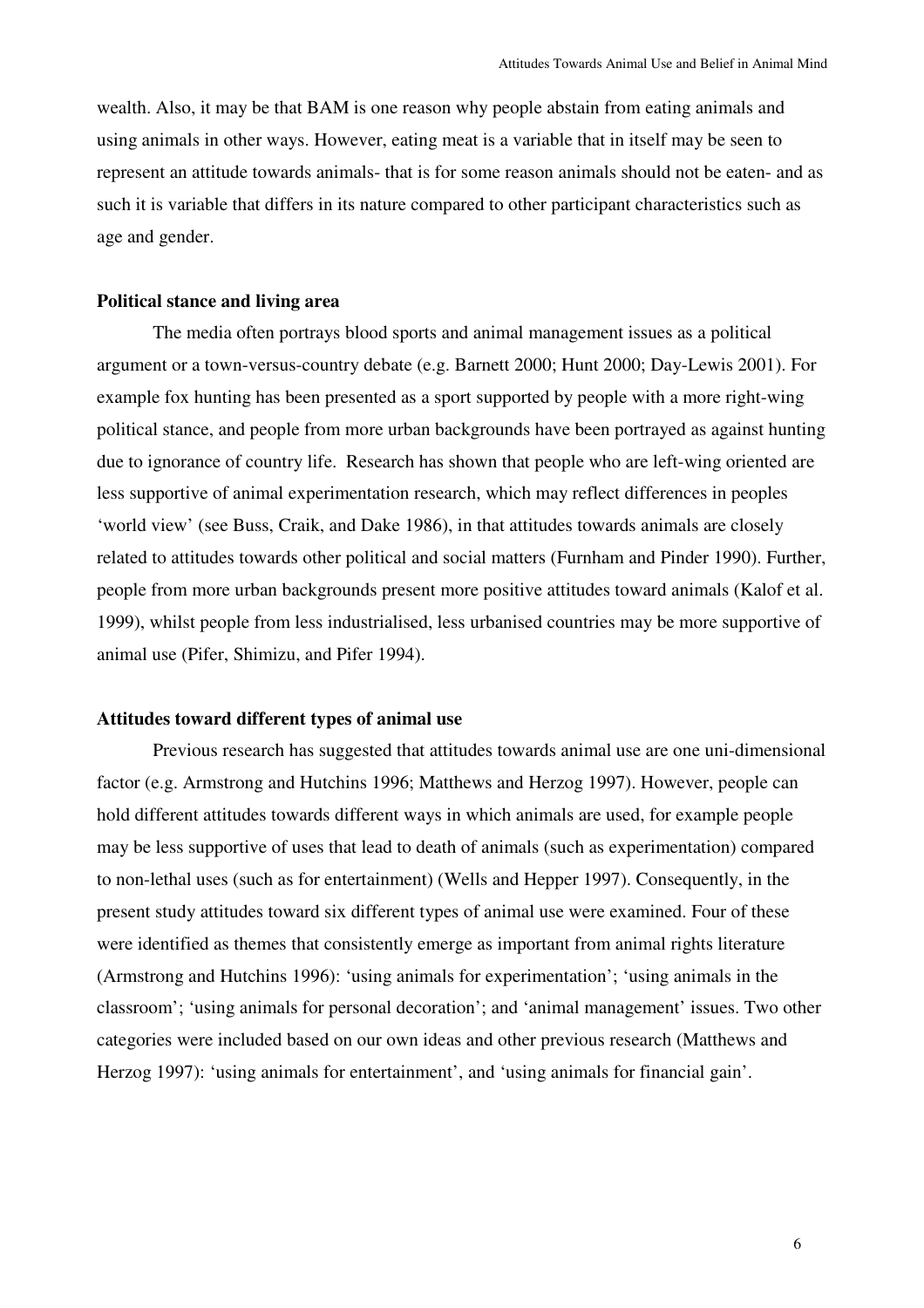# **The present study**

This study developed and used a questionnaire to measure attitudes toward animal use and BAM. It was predicted that there would be significant differences between different types of animal use (Hypothesis 1), that females would be less supportive of animal use compared to males (Hypothesis 2), as would participants with more experience of animals compared to those with less experience (Hypothesis 3), and participants with higher levels of BAM compared to those with lower levels (Hypothesis 4). Also, that older participants would be more supportive of animal use (Hypothesis 5), as would non-vegetarians compared to vegetarians (Hypothesis 6), participants who rated themselves as more right-wing compared to those who were more leftwing (Hypothesis 7), and those who grew up in more rural areas compared to those from more urban areas (Hypothesis 8). Finally, we predicted that females would present higher levels of BAM compared to males (Hypothesis 9).

### **Method**

#### *Participants*

A convenience sample of 96 participants took part (41 males, 55 females), with an average age of 39.32 years (SD = 13.90). Sixty-three (65.6%) were pet-owners at present, 85 (88.5%) were meat-eaters (88.5%), 13 (13.5%) responded that their political stance was 'left-wing' or' somewhat left-wing', 27 (28.1%) 'somewhat' or 'very right-wing', whilst 56 (58.3%) were 'neutral' (none responded that they were 'very right-wing' or 'very left-wing'). In terms of where they grew up 35 (36.4%) responded 'very rural' or 'somewhat rural', 34 (35.4%) 'somewhat urban' or 'very urban', and 27 (28.2%) responded to the 'neutral' option.

# *Design*

A questionnaire design was used for this study (see Appendix A for all statements, their sources, and categories), to measure attitudes towards 6 different types of animal use and BAM. Statements were responded to using a 7-point Likert scale (from strongly agree to strongly disagree).

#### *Procedure*

A convenience sample of people in public places in the Portsmouth (United Kingdom) area (i.e. the local shopping precinct and ferry terminals) were asked to complete the questionnaire (approximately half of those approached chose not to participate). The experimenter aimed for a fairly equal distribution of gender, and a wide age-range (with a minimum age of 18 years, in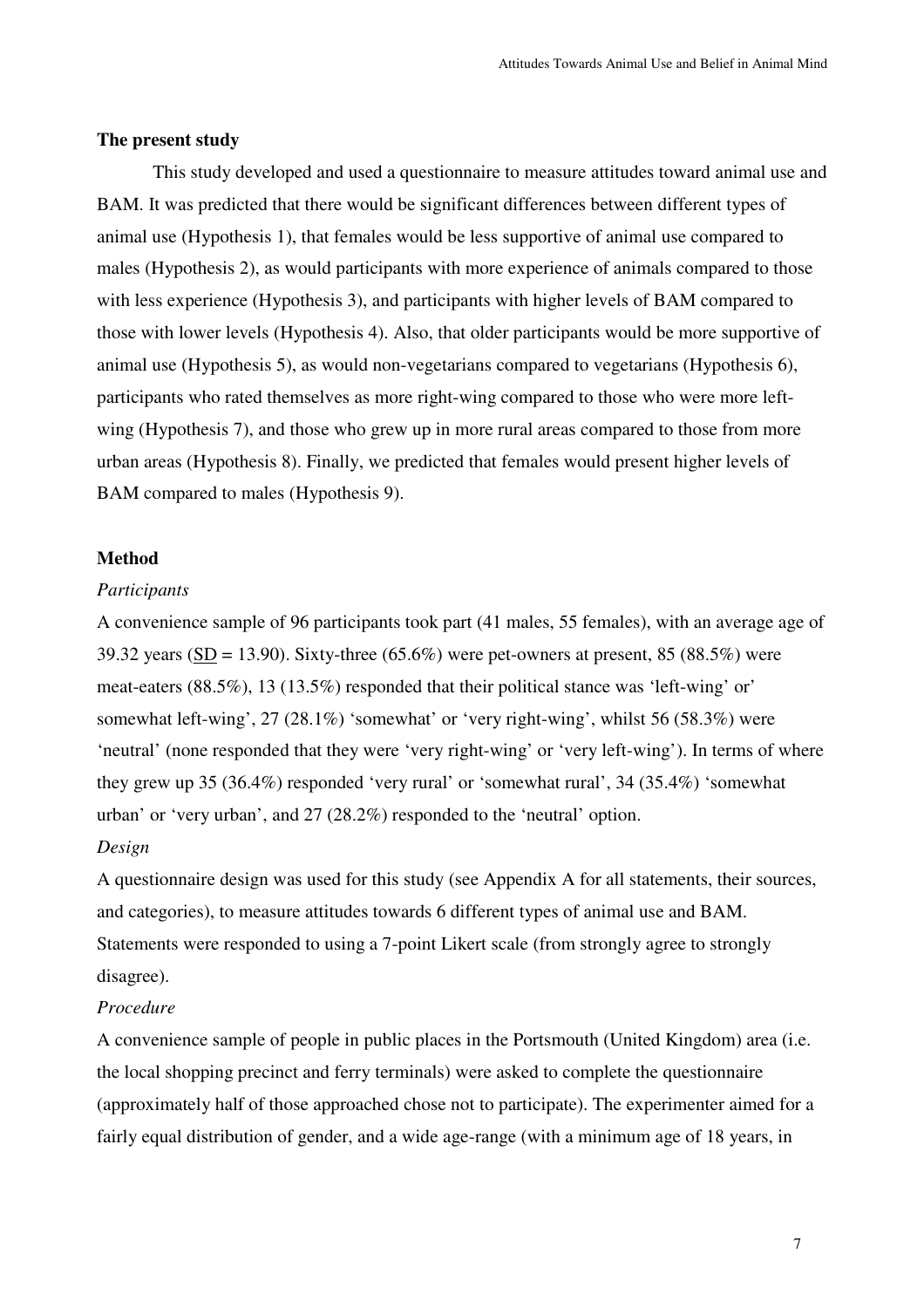order to avoid problems with informed consent). Completing the questionnaire took between 10- 20 minutes.

# *Coding*

Statements were coded so that the higher the score, the more support for animal use and higher levels of BAM.

# *Examining the reliability of the questionnaire*

To test for reliability Cronbach's alpha was calculated to measure the internal consistency of each category. Internal consistency was high for all of the animal use categories: experimentation (Cronbach's alpha = .88), classroom use (Cronbach's alpha = .74), personal decoration (Cronbach's alpha = .85), entertainment (Cronbach's alpha = .70), animal management (Cronbach's alpha = .77), and financial gain (Cronbach's alpha = .67), whilst reliability for BAM was lower (Cronbach's alpha = .62).

# *Correlations between animal use categories*

To examine whether there was a relationship between attitudes towards the different types of animal use, Pearson's correlations were conducted (see Table 1). High correlations between all categories indicated strong relationships between attitudes towards different ways in which animals are used<sup>i</sup>.

Table 1 about here

#### **Results**

# *Attitudinal responses to the eight categories of statements*

Mean scores for each category are shown in Table 2 (higher scores represent more support for animal use and higher levels of BAM, and subscripts indicate where differences lie). A repeated measures ANOVA revealed significant differences between some of these six different types of animal use categories (F  $(5, 475)$ = 88.40, p< .001)

Table 2 about here

Participants were significantly more supportive of using animals for experimentation and in the classroom than for other types of animal use. Scores for animal management issues were significantly lower than those for experimentation and classroom issues but significantly higher than scores for personal decoration, entertainment and financial gain. Least support was shown for the latter three categories (which were significantly lower than all other scores but not significantly different from each other) (therefore hypothesis 1 was accepted).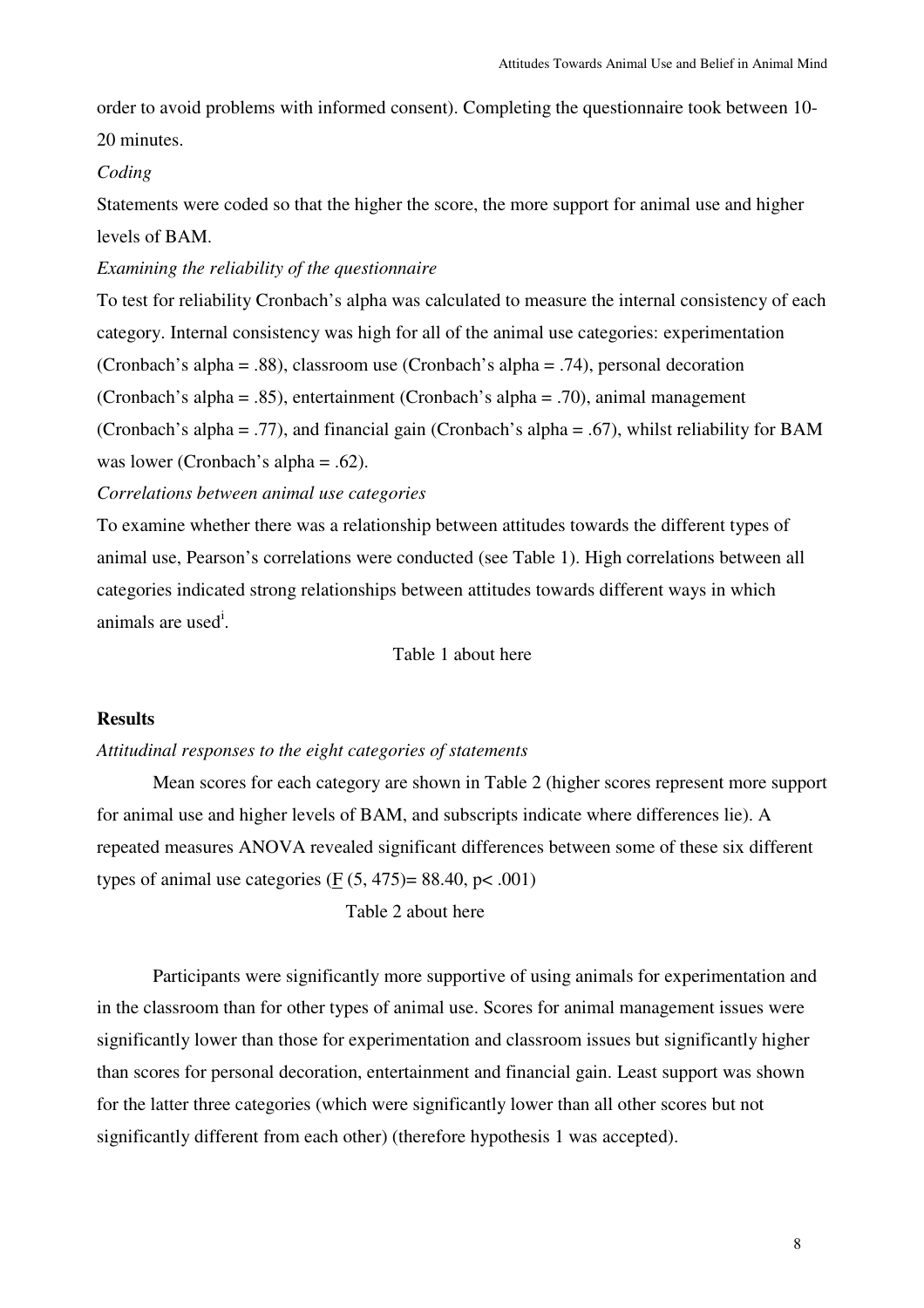#### *Participant variables, attitudes towards animal use and BAM*

Correlations and standard regression analyses were conducted to examine the predictive value of participant variables and BAM on scores for different types of animal use (see Table 3). Table 3 about here

# *Correlations between participant variables and attitudes towards animal use*

First, lower levels of BAM, being male, eating meat, and living in more urban areas were related to higher levels of support for animal experimentation (providing support for Hypotheses 2, 4, 6 and 8). Second, lower levels of BAM, being male, and eating meat, were associated with more support for using animals for personal decoration, for entertainment, for financial gain, and animal management issues (providing support for Hypotheses 2, 4 and 6). Third, lower levels of BAM and eating meat were related to higher levels of support for using animals in the classroom (providing support for Hypotheses 4 and 6).

*Regression analyses examining participant variables as predictors of attitudes towards animal use*

As recommended by Field (2000), in order to establish which variables were important predictors (BAM, gender, eating meat, experience of animals, political stance and living area) of attitudes towards the six different types of animal use, standard regression analyses were conducted. Next, regression analyses were repeated, but this time excluding those predictors that were revealed as unimportant in the original analyses, with the forward stepwise technique used to clarify which predictors were most important (only these latter findings are discussed).

For attitudes towards *using animals for experimentation*, BAM, gender, eating meat, and living area accounted for 46.5% of the variance. Females were less supportive ( $M = 3.18$ , SD = 1.50) compared to males ( $M = 4.27$ ,  $SD = 1.58$ ), as were those who did not eat meat ( $M = 1.82$ ,  $\underline{SD} = 1.01$ ) compared to those who did ( $\underline{M} = 3.88$ ,  $\underline{SD} = 1.53$ ), and those from more urban backgrounds compared to those from more rural backgrounds (supporting Hypotheses 2, 4, and 6, but contradicting Hypothesis 8).

BAM and eating meat accounted for 30% of the variance in attitudes towards *using animals in the classroom*. Those who did not eat meat were less supportive of using animals in the classroom ( $M = 2.76$ ,  $SD = 1.16$ ) compared to those who did ( $M = 3.75$ ,  $SD = 1.17$ ) (supporting Hypotheses 4 and 6).

BAM and eating meat were again significant predictors of attitudes towards *using animals for personal decoration*, accounting for 37.7% of the variance. Participants who did not eat meat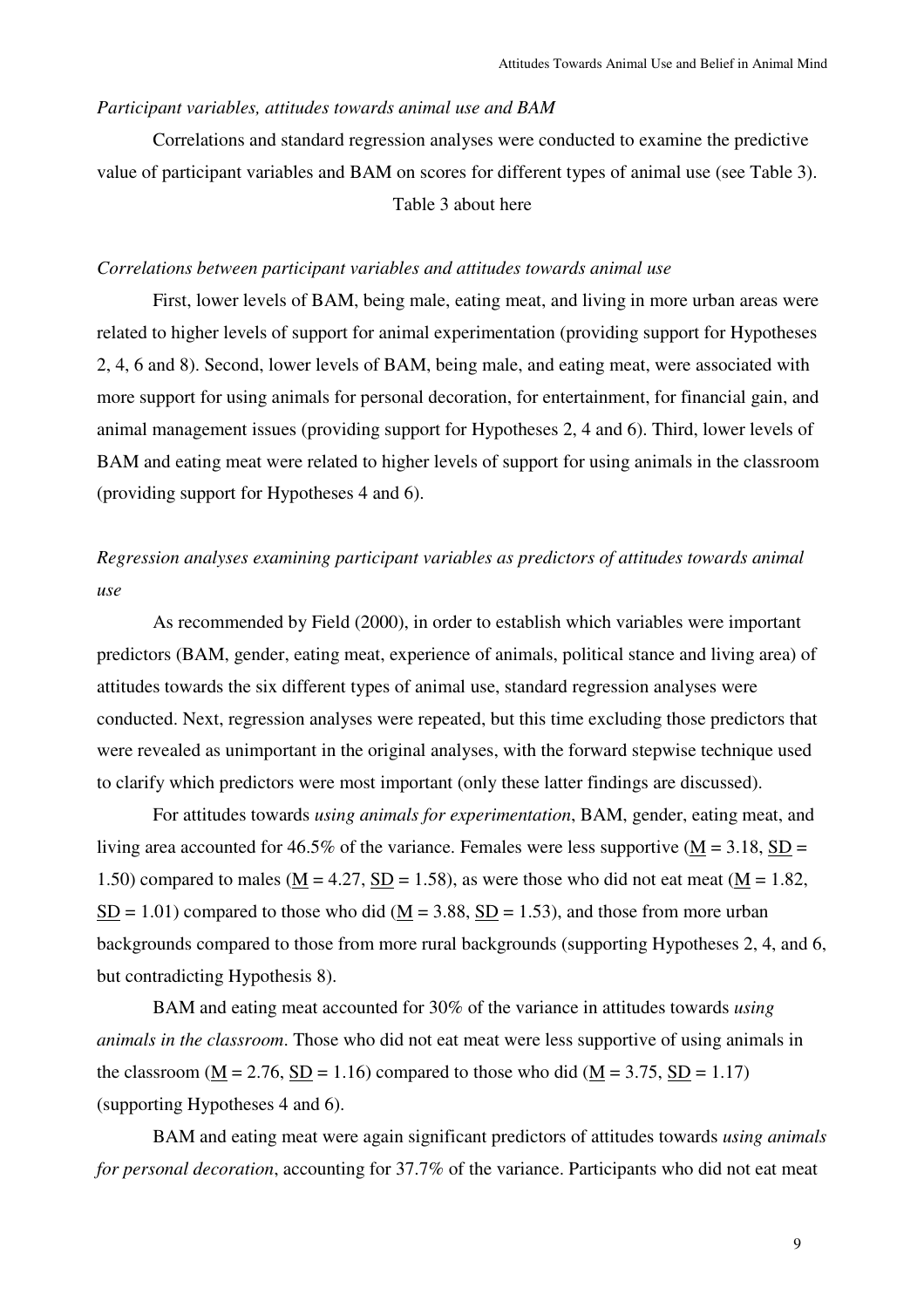$(M = 1.18, SD = 1.21)$  compared those who did  $(M = 2.21, SD = 1.23)$  were less supportive of using animals for personal decoration (supporting Hypotheses 4 and 6).

For attitudes towards *using animals for entertainment*, BAM and gender accounted for 35% of the variance. Females were less supportive of using animals for entertainment ( $M = 1.90$ ,  $SD = .93$ ), compared to males (M = 2.58, SD = 1.07) (supporting Hypotheses 2 and 4).

BAM, age, gender and eating meat were significant predictors of attitudes towards *animal management*, accounting for 47% of the variance. Age increased as support decreased, females showed less support for animal management ( $M = 2.71$ ,  $SD = 1.61$ ) than males ( $M = 3.56$ ,  $SD =$ 1.17), as did those who did not eat meat ( $M = 2.11$ ,  $SD = .90$ ) compared to those who did ( $M =$ 3.20,  $SD = 1.13$ ) (supporting Hypotheses 2, 4, 5 and 6).

Finally, BAM, gender and eating meat accounted for 37.6% of the variance in scores for *using animals for financial gain*. Again, females were less likely to support financial gain as a justification for using animals ( $M = 1.90$ ,  $SD = .78$ ) compared to males ( $M = 2.38$ ,  $SD = .94$ ), as were those who did not eat meat ( $M = 1.38$ ,  $SD = .47$ ) compared to those who did ( $M = 2.20$ , SD = .88) (providing further support for Hypotheses 2, 4 and 6).

#### *Participant variables and BAM*

Correlations examining relationships between participant variables and BAM found only one significant positive correlation that was between BAM and age. Furthermore, age emerged as the only significant predictor of BAM when regression analysis was conducted, accounting alone for 9% of the variance in scores (see Table 4) (therefore Hypothesis 9 was not supported).

#### Table 4 about here

# **Discussion**

Whilst previous research in this area has tended to use unrepresentative samples, this study used a non-student sample to examine attitudes towards animal use and Belief in Animal Mind (BAM). It was found that participants had significantly different attitudes towards different types of animal use, and belief in animal mind (BAM), gender and eating meat were related to attitudes towards animal use, with BAM clearly the most powerful and consistent predictor of attitudes towards all types of animal use. Higher levels of BAM were related to less support for animal use (as was being female and not eating meat). Age had a small but significant effect on BAM, with older participants presenting higher levels of BAM. Little evidence was found for relationships between attitudes and beliefs and the other participant variables examined.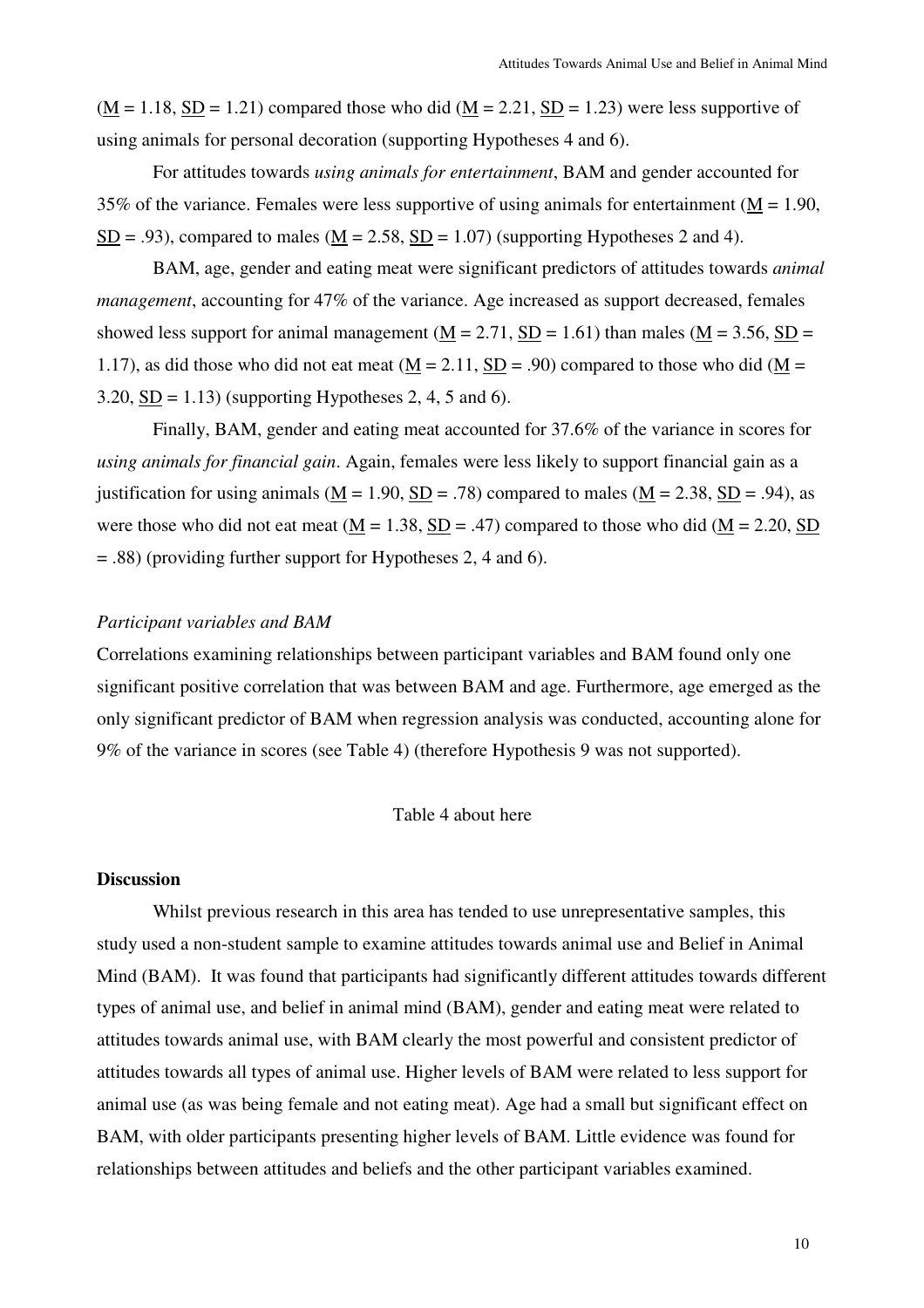Previous studies have found variables such as gender and age to account for only a small (although significant) amount of variance in attitudes toward animal use (Driscoll 1992). This study however found BAM to be a much stronger predictor of attitudes. This may relate to an increase in BAM in the past decade, for example due to publicized research and television programmes people may be generally more knowledgeable about animal cognition (H.A. Herzog, personal communication, November, 2002), and thus BAM may have increased in its impact on attitudes toward animal use. If this is the case then BAM may go a long way in helping us to understand people's attitudes towards the treatment of animals compared to other variables such as gender and age. It seems likely that one reason for the relationship between BAM and attitudes towards animal use is that lower levels of BAM mean that people consider animals more as mechanical objects than thinking, feeling creatures, and thus support animal use since the animals involved cannot be mentally harmed by such use. Higher levels of BAM introduce a moral dilemma to people, since they have to decide whether pain and/or distress inflicted on the animal (that they believe the animal is capable of experiencing) can be justified. However, this does not explain why BAM does not seem to be related to eating meat, and it might be that BAM is only a correlate of attitudes towards animal use and there is a higher-order factor that we have yet to identify. Future research needs to recognise the large impact of this factor compared to other participant variables, whilst examining this relationship in more depth. Also, this study did not find a causal relationship between BAM and attitudes, and thus experimental designs that involve the manipulation of BAM will enhance our understanding of this relationship further (see Opotow 1993, for a method that might be used).

#### *Different attitudes towards different types of animal use*

Since the effects of BAM, gender and eating meat rarely differed according to type of animal use in question, and high correlations between categories of animal use were found, suggests that there may not be a clear distinction between these categories. However, analysing the data separately for each category made sense because we wanted to see if people had different views on different ways in which animals are used, and significant differences found between categories showed that this is the case.

# *Gender differences*

Consistent with previous research, females were found to be significantly less supportive of animal use. However, the mean scores for each category across gender showed that men's ratings were around or below the middle of the Likert scale, indicating that male support for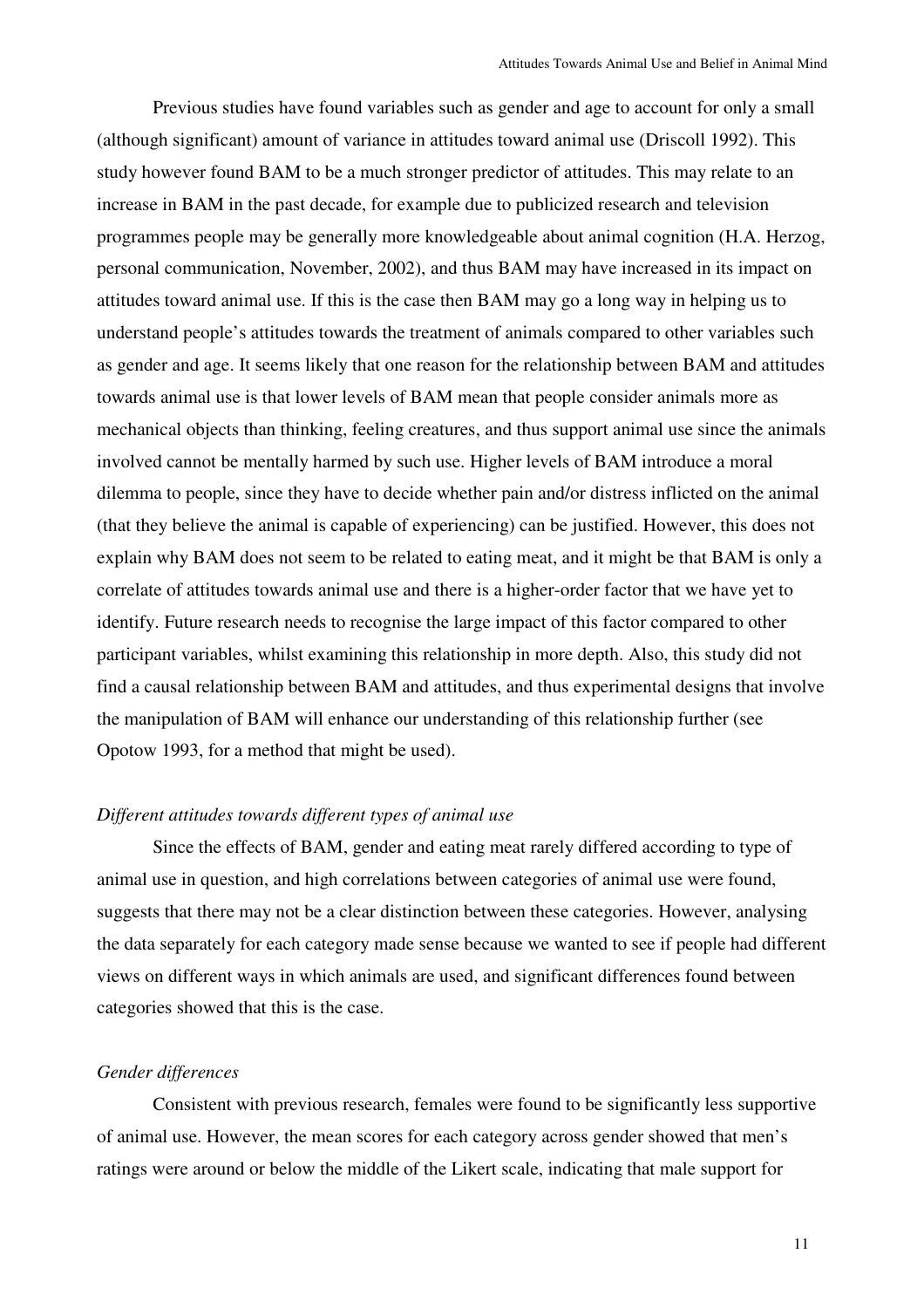animal use was also limited. Thus gender may a less important factor in relation to attitudes towards animal use than first imagined. Indeed, whilst gender and SRO are consistent factors in relation to attitudes towards animal use, they can account for only a small amount of the variance (e.g. Herzog, Betchart, and Pittman 1991; Driscoll 1992).

#### *Eating meat*

Eating meat had a similar relationship to that of gender on attitudes- that is, whilst meat eaters were more supportive of animal uses, again mean scores for meat-eaters were all below the middle of the scale. This suggests that the meat eaters were not generally supportive of animal use. No significant differences were found between those participants who did and did not eat meat for levels of BAM, suggesting that higher levels of BAM do not lead to not eating meat (nor vice versa).

# *Age*

Little support was found for relationships between attitudes and age, although younger participants were significantly less supportive of animal management issues. All statements in this category described animal use that involved wild animals (e.g. birds and mice) in their natural environment, and so it may be that younger people have different views towards wild animals in their natural environment compared to, for example, domesticated or farm animals. Indeed, Kellert and Berry (1981) discussed how younger people preferred animal life and the outdoor environment, so perhaps there is only a relationship between age and attitudes towards animal use when wild animals are concerned. This may be because younger people are more likely to take part in outdoor activities, or because they are a cohort that have been educated to be more aware of environmental issues such as conservation due to rising concerns in the past decade over pollution, the ozone layer, and so on. The younger cohort may also have had more exposure to animal welfare issues and procedures, and egalitarian views towards politics and animal rights. Further work is needed to investigate the effects of age on attitudes towards animal use.

#### *Experience of animals*

Although previous findings have reported a strong relationship between pet ownership and attitudes towards animal use (Paul and Serpell 1993), this was not the case in the present study. However, since others suggest that this factor accounts for only a small amount of variability in attitudes (Driscoll 1992), it may be that whilst pet ownership might influence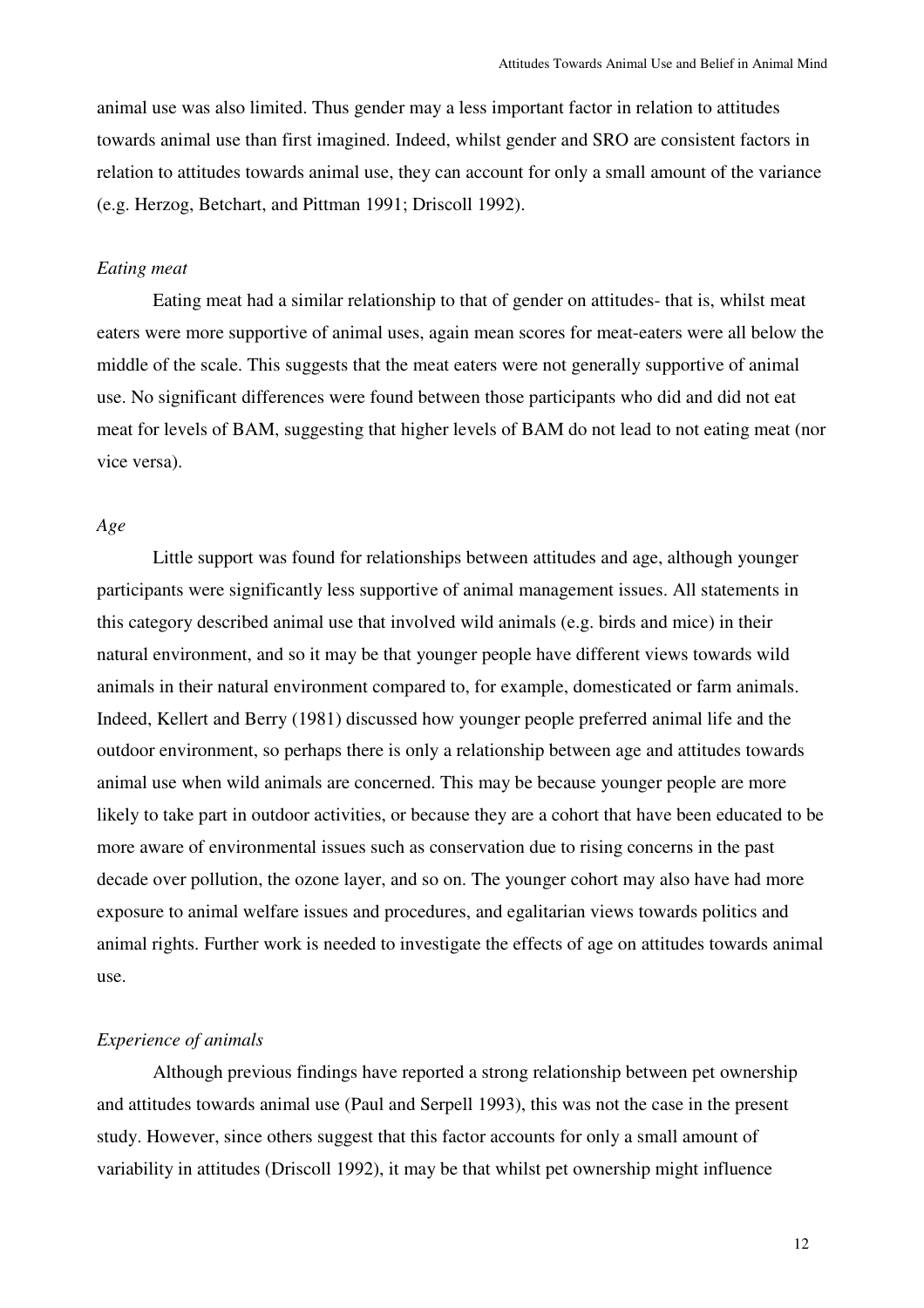attitudes towards animals (or vice versa), the relationship may not be a strong one. Alternatively, Paul and Serpell (1993) recommended that experience of animals be measured in terms of the *quality* of experience rather than experience per se, and the 'contact hypothesis' suggests that it is *intimate* relationships (e.g. friendships) that are influential in changing inter-group attitudes ( Hamberger and Hewstone 1997). This study used pet ownership as a measure of experience of animals, rather than pets perceived to be important, thus studies in the future might need to use more refined ways to measure experience of animals. One final point is that the relatively small sample size used in this study may have led to Type 2 errors, and thus a relationship that does exist may not be evident. Again. future research is needed to clarify this issue.

#### *Political stance and living area*

No evidence was found for a relationship between political stance, living area, and attitudes towards using animals. Thus it seems that attitudes towards animal use are not political nor are they influenced by living area, despite journalists indicating this to be the case. Alternatively, again a Type 2 error due to the relatively small sample size may have obscured a relationship between these variables and so further investigation in this area is necessary.

#### *Participant characteristics and BAM*

Age was the only predictor of BAM (with BAM increasing with age), although there was no relationship between age and attitudes towards animal use. Thus it seems that low levels of support shown by younger people may be due to reasons other than BAM (such as an increase in education relating to environmental issues or more egalitarian perspectives on life), regardless of BAM, whilst older people may be less supportive of animal use due to higher levels of BAM. Baron-Cohen (2003) suggested that mental attribution becomes more complex with age, yet differences between male and female brains (in empathizing and systemizing) can be observed and studied from one year of age (Baron-Cohen, Tager-Flusberg, and Cohen 1994). Future research might explore (i) gender differences in children relating to BAM and attitudes towards animal use from Baron-Cohen's perpective, and (ii) how age, attitudes towards animal use, and BAM might be inter-related.

# *Different attitudes and BAM for different species of animals*

This study measured BAM and attitudes towards animal use of animals in general, with only several of the statements referring to particular species of animals. This may have confounded results if participants have different views on BAM and animal use depending upon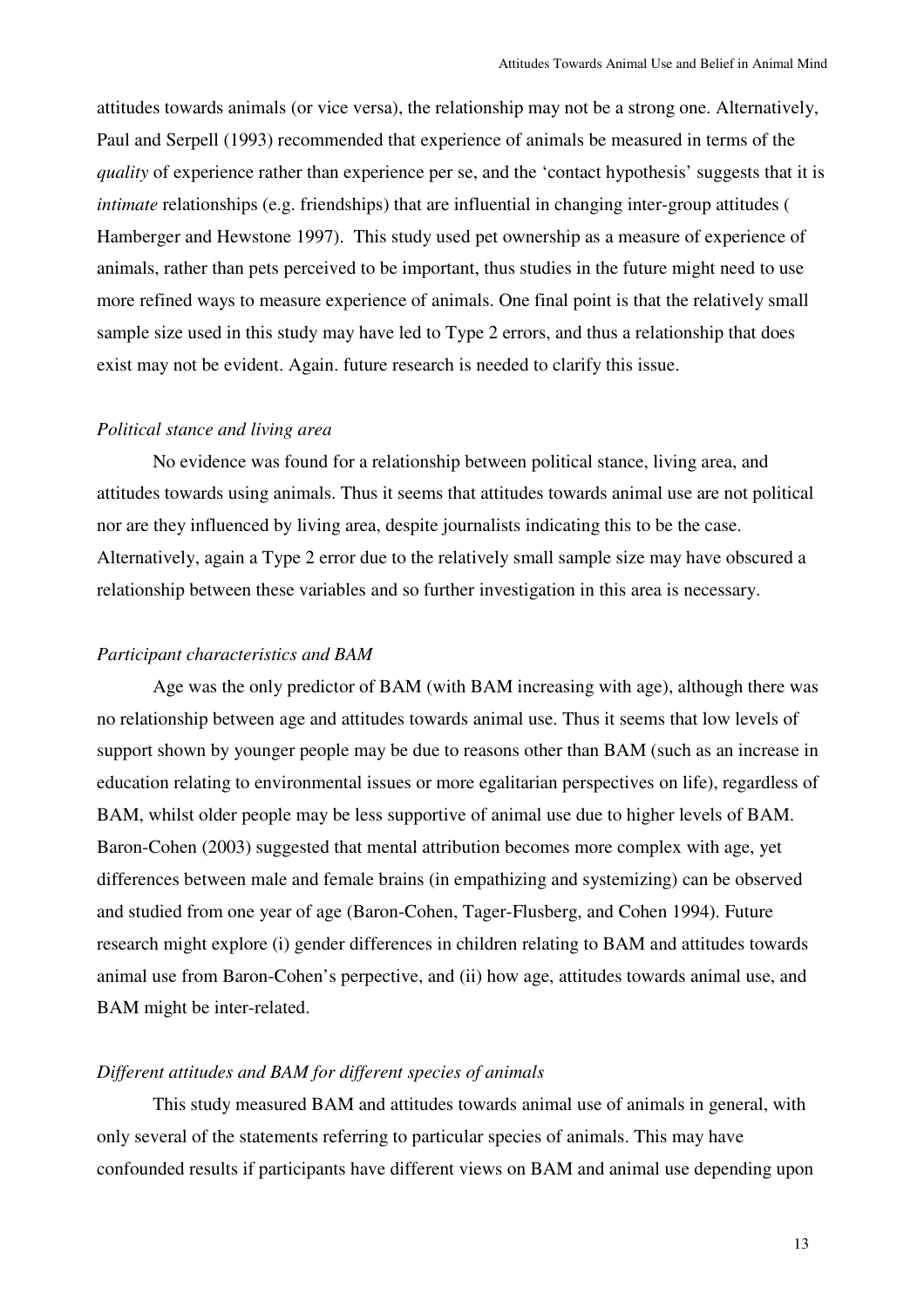the species of animal involved. Thus future research may specify particular types of animals when examining such views and beliefs, since the term 'animal' may be too broad when measuring such attitudes. Another problem with the questionnaire used in this study is that the reliability of the BAM subscale was relatively low (although acceptable), thus indicating that future research might need a better measure for this variable (see Herzog & Galvin 1997, for an alternative measuring tool).

# *Socio-psychological factors and attitudes towards animal use*

Future research should also consider socio-psychological factors (such as moral orientation and ethical ideology) that underlie attitudes toward the treatment of animals. For example, Galvin and Herzog (1992) found that animal rights activists held 'absolutist' moral orientation, that is they believed that there are universal moral principles that should be adhered to, and that adherence would lead to positive consequences. Furthermore, the idea that people hold a 'world view' (Buss, Craik and Dake 1986) suggests that attitudes towards animals and the environment are closely inter-related with attitudes towards other social and political issues (Furnham and Pinder 1990; Pifer, Shimizu, and Pifer 1994). In addition to such orientation, a persons position in society may be related to attitudes, for example females and Blacks may have had similar experiences of subordination may therefore empathise more with the treatment of animals (Kalof et al. 1999). Thus structural location and ethical idealism may relate to empathy that is extended to other living creatures (Galvin and Herzog 1992).

# *Conclusions*

Findings from the present study show BAM to be a strong and consistent predictor of different types of animal use. If BAM has increased in recent times due to publicity relating to animal cognition then this would explain why this factor seems to have such a crucial impact on attitudes toward the treatment of animals. Moreover, our results showed that attitudes do differ depending on the different types of animal use in question, and we suggest that future research should investigate attitudes towards animal use accordingly. The present study used a non-student sample so it is hoped that findings are more representative than those of past research that used students only as participants. Although there are disadvantages with using convenience samples (e.g. a high refusal rate can skew findings), we are optimistic that findings from this study may enhance understanding of attitudes toward how animals are used in our society.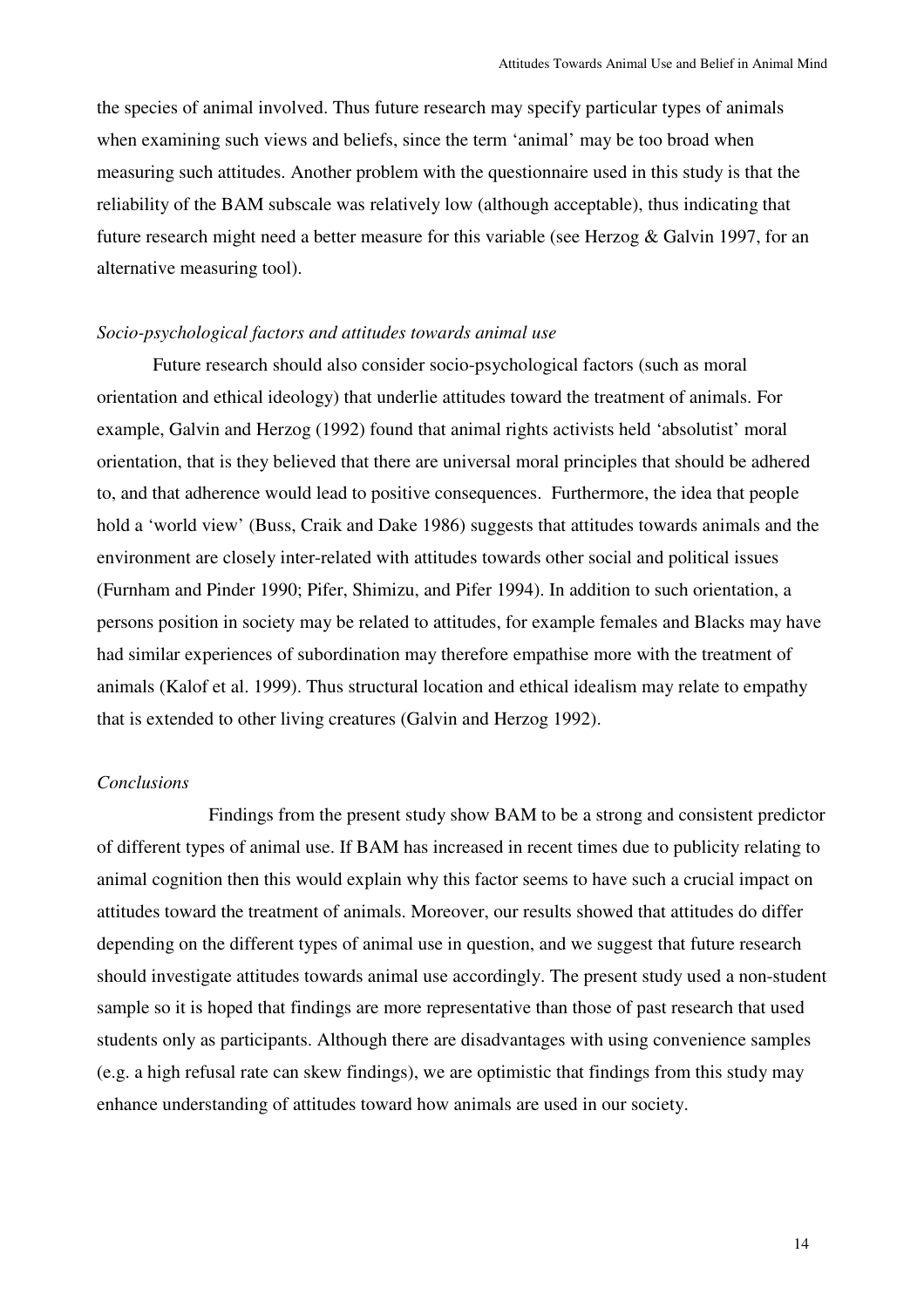#### **References**

Adams, C.J. 1994. Bringing peace home: A feminist philosophical perspective on the abuse of women, children and pet animals. Hypatia 9: 63-84.

Allport, G.W. 1954. The nature of prejudice. Cambridge, MA: Beacon Press.

Applegate, J.E. 1973. Some factors associated with attitude toward deer hunting in New Jersey residents. Transactions American Wildlife and Natural Resource Conference 38: 267-273.

Armstrong, J.B., and Hutchins, M.E. 1996. Development of an attitude scale to measure attitudes

toward humans' use of nonhuman animals. Perceptual and Motor Skills 82: 1003-1010.

Barnett, A. March 19th, 2000. Bloody Truth Behind. The Observer.

Baron-Cohen, S. (2003). The essential difference: Men, women and the extreme male brain. London: Allen Lane.

Baron-Cohen, S., Tager-Flusberg, H., and Cohen, D. (1994). Understanding other minds: Perspectives from autism. London: Oxford University Press.

Baron-Cohen, S., Wheelwright, S., Lawson, J., Griffin, R., & Hill, J. (2002). The exact mind:

Empathizing and systemizing in autism spectrum conditions. In The Blackwell Handbook of

childhood cognitive development, ed. U.Goswami. Malden, USA: Blackwell publishers, 491-508.

Buss, D., Craik, K., and Dake, K. 1986. Contemporary world views on technology and

resources: Their political attitudinal content. Journal of Applied Social Psychology 15.

Day-Lewis, T. February 3rd, 2001. Playing by the rules of the game. The Daily Telegraph.

Dietz, T., Frisch, A.S., Kalof,L., Stern, P.C., and Guagnano, G.A. 1995. Values and

vegetarianism: An exploratory analysis. Rural Sociology 60: 533-542.

Driscoll, J.W. 1992. Attitudes Towards Animal Use. Anthrozoos 5: 32-39.

Eddy, T.J., Gallup, G.G., and Povinelli, D.J. 1993. Attribution of cognitive states to animals:

Anthropomorphism in comparative perspective. Journal of Social Issues 49: 87-101.

Ekehammar, B. 1985. Sex differences in socio-political attitudes revisited. Educational Studies 11: 3-9.

Field, A. 2000. Discovering Statistics using SPSS for Windows. London: Sage.

Furnham, A., and Pinder, A. 1990. Young people's attitudes to experimentation on animals. The Psychologist October: 444-448.

Galvin, S.L. and Herzog, H.A. 1992. Ethical ideology, animal rights activism, and attitudes toward the treatment of animals. Ethics and Behavior 2: 141-149.

Gilligan, C. 1982. In a different voice. Cambridge, MA: Harvard University Press.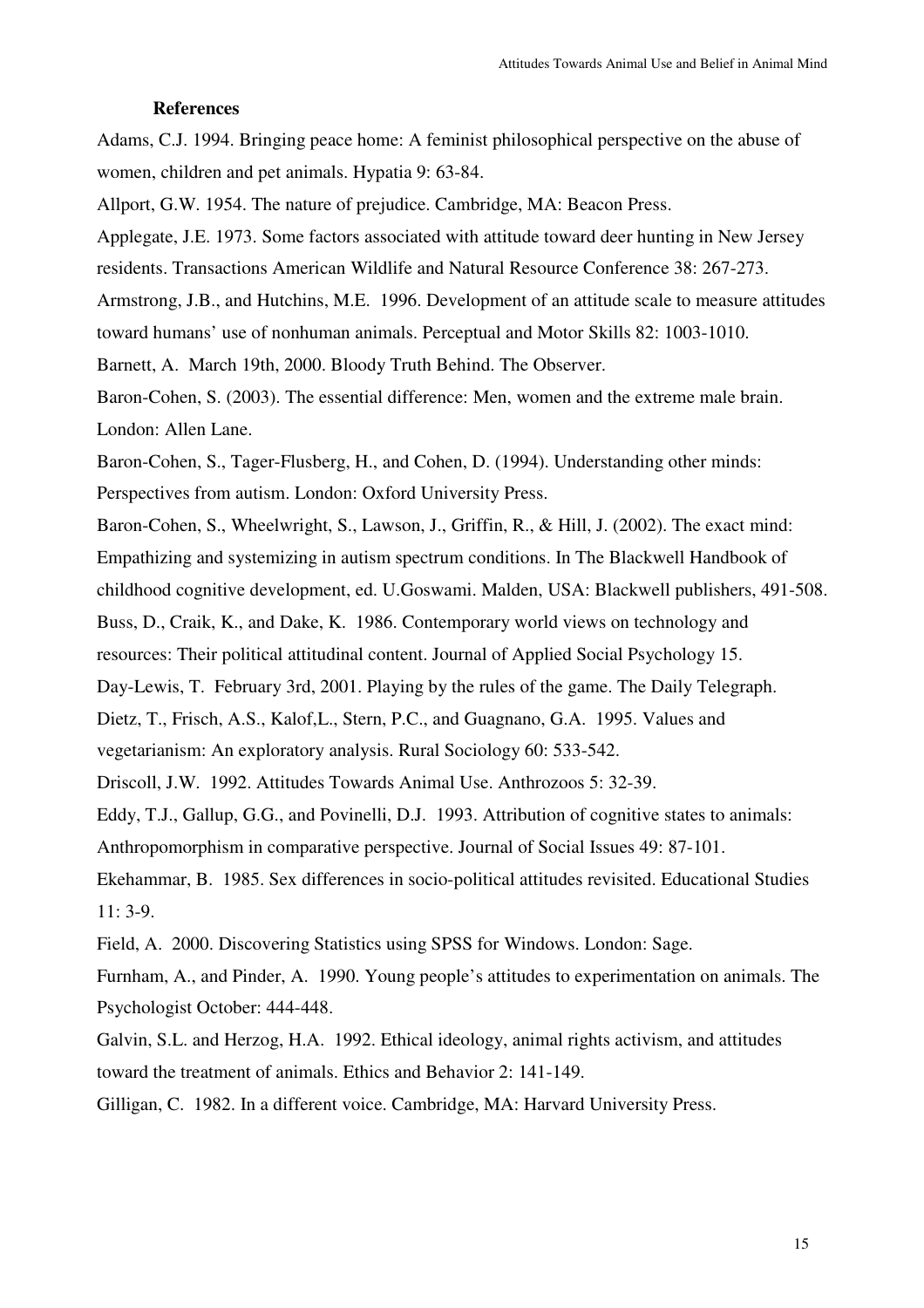Hamberger, J. and Hewstone, M. 1997. Inter-ethnic contact as a predictor of blatant and subtle prejudice: Tests of a model in four West European nations. British Journal of Social Psychology 36: 173-190.

Heider, F. 1944. Social perception and phenomenal causality. Psychological Review 51: 358- 374.

Herzog, H.A., Betchart, N.S., and Pittman, R.B. 1991. Gender, sex role orientation, and attitudes towards animals. Anthrozoos 4: 184-191.

Herzog, H.A., and Dorr, L.B. 2000. Electronically Available Surveys of Attitudes Toward Animals. Society and Animals 8: 183-190.

Herzog, H.A., and Galvin, S. 1997. Common Sense and the Mental Lives of Animals: An Empirical Approach. In Anthropomorphism, Anecdotes and Animals, ed. R.W. Mitchell. Albany: State University of New York Press, 237-253.

Hills, A.M. 1995. Empathy and Belief in the Mental Experience of Animals. Reviews and Research Reports. Anthrozoos 8: 132- 142.

Hunt, M. 2000, December 18. New Labour tries to run with the fox and hunt with the hounds. The Times: Internet Edition [Online]. Available: http://www.the-times.co.uk [Accessed: 2001, October 9].

Kafer, R., Lago, D., Wamboldt, P., and Harrington, F. 1992. The pet relationship scalereplication of psychometric properties in random samples and association with attitudes toward wild animals. Anthrozoos 5: 93-105.

Kalof, L., Dietz, T., Stern, P.C., and Guagnano, G.A. 1999. Social psychological and structural influences on vegetarian beliefs. Rural Sociology 64: 500-511.

Kellert, S.R., and Berry, J.K. 1981. Knowledge, affection and basic attitudes toward animals in American society. Springfield, Va.: National Technical Information Service, PB-81-173106.

Kellert, S.R., and Berry, J.K. 1987. Attitudes, knowledge, and behaviors toward wildlife as affected by gender. Wildlife Society Bulletin 15: 363-371.

Kemdal, A.B. and Montgomery, H. 2001. Explaining own and others behavior in a controversial issue: Animal experimentation. The Journal of Social Psychology 141: 693-713.

Lieberman, A. and Chaiken, S. 1996. The direct effect of personal relevance on attitudes. Personality and Social Psychology Bulletin 22: 269-279.

Matthews, S., and Herzog, H.A. 1997. Personality and attitudes toward the treatment of animals. Society and Animals 5: 169-175.

Opotow, S. 1993. Animals and the scope of justice. Journal of Social Issues 49: 71-85.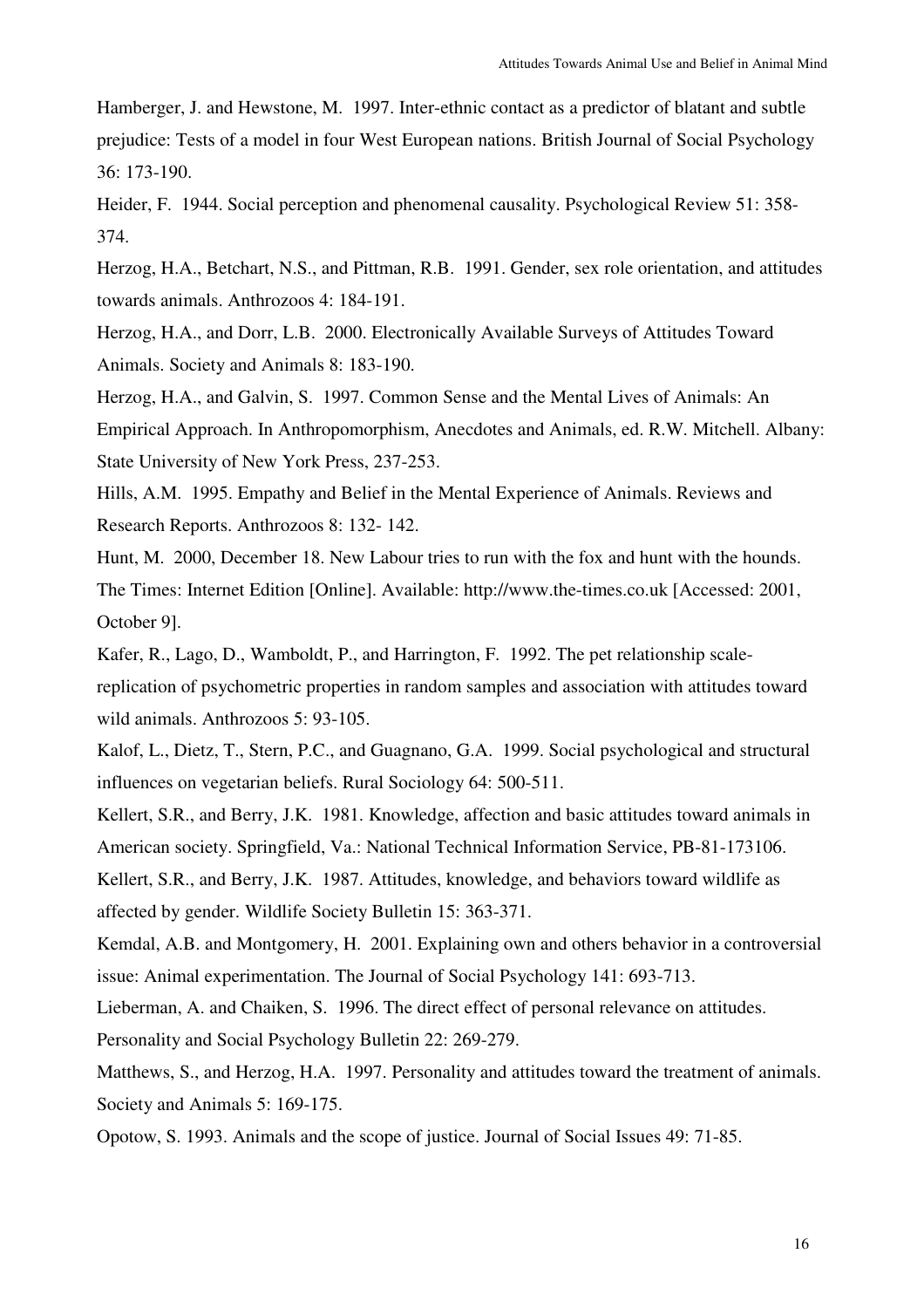Paul, E.S., and Serpell, J.A. 1993. Childhood pet keeping and humane attitudes in young adulthood. Animal Welfare 2: 321-337.

Peek, C.W., Dunham, C.C., and Dietz, B.E. 1997. Gender, relational role orientation, and affinity for animal rights. Sex roles 37: 905-920.

Petty, R.E. and Cacioppo, J.T. 1990. Involvement and persuasion: Tradition versus integration. Psychological Bulletin 107: 367-374.

Pifer, L., Shimizu, K., and Pifer, R. 1994. Public attitudes toward animal research: Some international comparisons. Society and Animals 2: 95-113.

Plous, S. 1996. Attitudes toward the use of animals in Psychological research and education. Psychological Science 7: 352-358.

Rajecki, D.W., Rasmussen, J.L., and Craft, H.D. 1993. Labels and the Treatment of Animals: Archival and Experimental Cases. Society and Animals 1: 45-60.

Smith, E.R. and Mackie, D.M. 1995. Social Psychology. New York: Worth Publishers, Inc..

Wells, D.L., and Hepper, P.G. 1997. Pet Ownership and Adults' Views on the Use of Animals. Society and Animals 5: 45-63.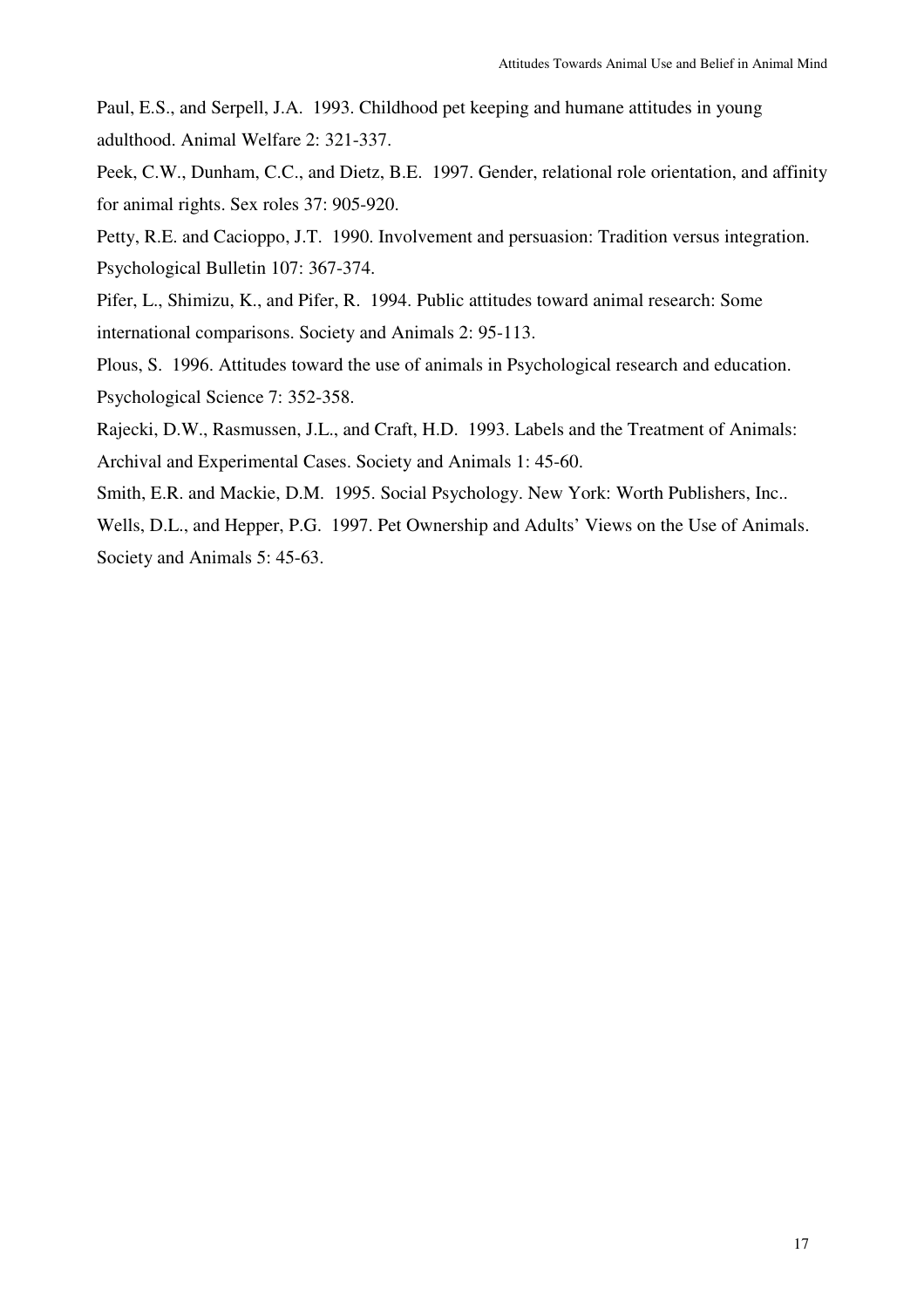#### **APPENDIX A**

#### **USING ANIMALS FOR EXPERIMENTATION**

1. New medical procedures should be tried on animals before they are tried on humans (Armstrong and Hutchins, 1996)

2. Much of scientific research done with animals is unnecessary and cruel (Matthews and Herzog, 1997)

3. Experimentation with animals is cruel, even if it saves human lives (Armstrong and Hutchins, 1996)

4. Continued research with animals will be necessary if we are to ever conquer diseases such as cancer, heart disease and AIDS (Matthews and Herzog, 1997)

5. It is acceptable to cause injury, distress or death to animals in research even if humans do not benefit from this (Armstrong and Hutchins, 1996)

#### **USING ANIMALS IN THE CLASSROOM**

1. I support university research that is done with animals if it does not cause distress, pain or death to the animal (Armstrong and Hutchins, 1996)

2. Students should be given alternatives to using real animals for dissection (Armstrong and Hutchins, 1996)

3. It is cruel to use and dispose of live microscopic animals for classroom purposes (Armstrong and Hutchins, 1996)

4. It is morally wrong to use animals in classrooms if the animal is harmed, distressed or injured (Armstrong and Hutchins, 1996)

5. It is alright to use dead animals in class laboratories if the animals were raised and killed humanely (Armstrong and Hutchins, 1996)

#### **USING ANIMALS FOR PERSONAL DECORATION**

1. In a Western society where man-made alternatives are available, it is wrong to kill animals for their fur (Armstrong and Hutchins, 1996)

2. Stores should sell more items such as jewellery and purses made with animal by-products (Armstrong and Hutchins, 1996)

3. Consumers should boycott companies that routinely use animals for testing their products (Armstrong and Hutchins, 1996)

4. Animals should be used to test personal products, such as soap, before they are marketed for people (Armstrong and Hutchins, 1996)

5. Breeding animals for their skins is a legitimate use of animals (Matthews and Herzog, 1997)

### **USING ANIMALS FOR ENTERTAINMENT**

1. The use of animals for human entertainment such as rodeos, bull-fighting and circuses is cruel (Matthews and Herzog, 1997)

2. Zoos provide an acceptable environment for wild animals (Matthews and Herzog, 1997)

3. It is morally wrong to hunt wild animals just for sport (Matthews and Herzog, 1997)

4. There should be extremely harsh penalties including jail sentences for people who participate in dog-fighting and badger-baiting (Matthews and Herzog, 1997)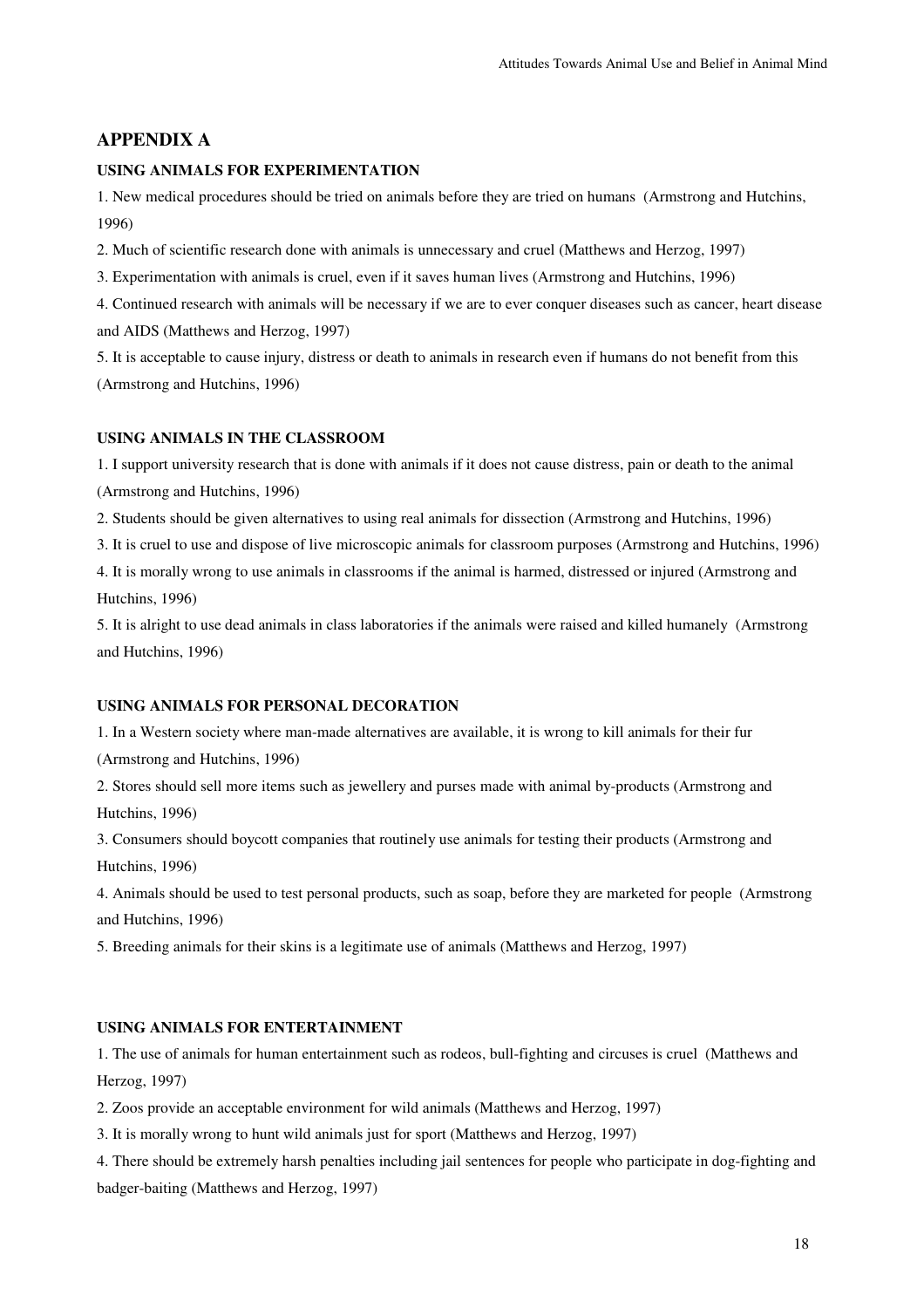#### **ANIMAL MANAGEMENT**

- 1. Hunting is an acceptable means for controlling overpopulation in wild animals (Armstrong and Hutchins, 1996)
- 2. Any bird that is a nuisance should be destroyed (Armstrong and Hutchins, 1996)
- 3. Household invaders such as mice and rats should be destroyed when in the house (Armstrong and Hutchins, 1996)
- 4. Wildlife in urban areas should be protected, even if it becomes a nuisance (Armstrong and Hutchins, 1996)
- 5. Animal management should focus research on non-lethal ways to manage groups of animals (Armstrong and Hutchins, 1996)

6. Farmers should use scarecrows/ bird-scarers rather than kill birds that damage their crops (Armstrong and Hutchins, 1996)

#### **USING ANIMALS FOR FINANCIAL GAIN**

1. Animal shelters should destroy stray animals because it costs money to keep them (Armstrong and Hutchins, 1996)

2. In general, I think that human economic gain is more important than setting aside more land for wildlife (Matthews and Herzog, 1997)

3. The slaughter of whales and dolphins should be immediately stopped even if it means some people will be out of work (Matthews and Herzog, 1997)

4. The production of inexpensive meat justifies maintaining animals under crowded and often painful conditions (Matthews and Herzog, 1997)

- 5. Battery farming chickens and hens is okay if it makes the price of their eggs lower (researchers own)
- 6. Foxes have a right to be protected from farmers, even if they damage their crops (Armstrong and Hutchins, 1996)

#### **BELIEF IN ANIMAL MIND (BAM) (all from Hills, 1995)**

1. Most animals are unaware of what is happening to them

2. Most animals are capable of experiencing a range of feelings and emotions (e.g. pain, fear, contentment, maternal affection)

3. Most animals are able to think to some extent to solve problems and make decisions about what to do

4. Most animals are more like computer programs, i.e. mechanically responding to instinctive urges without awareness of what they are doing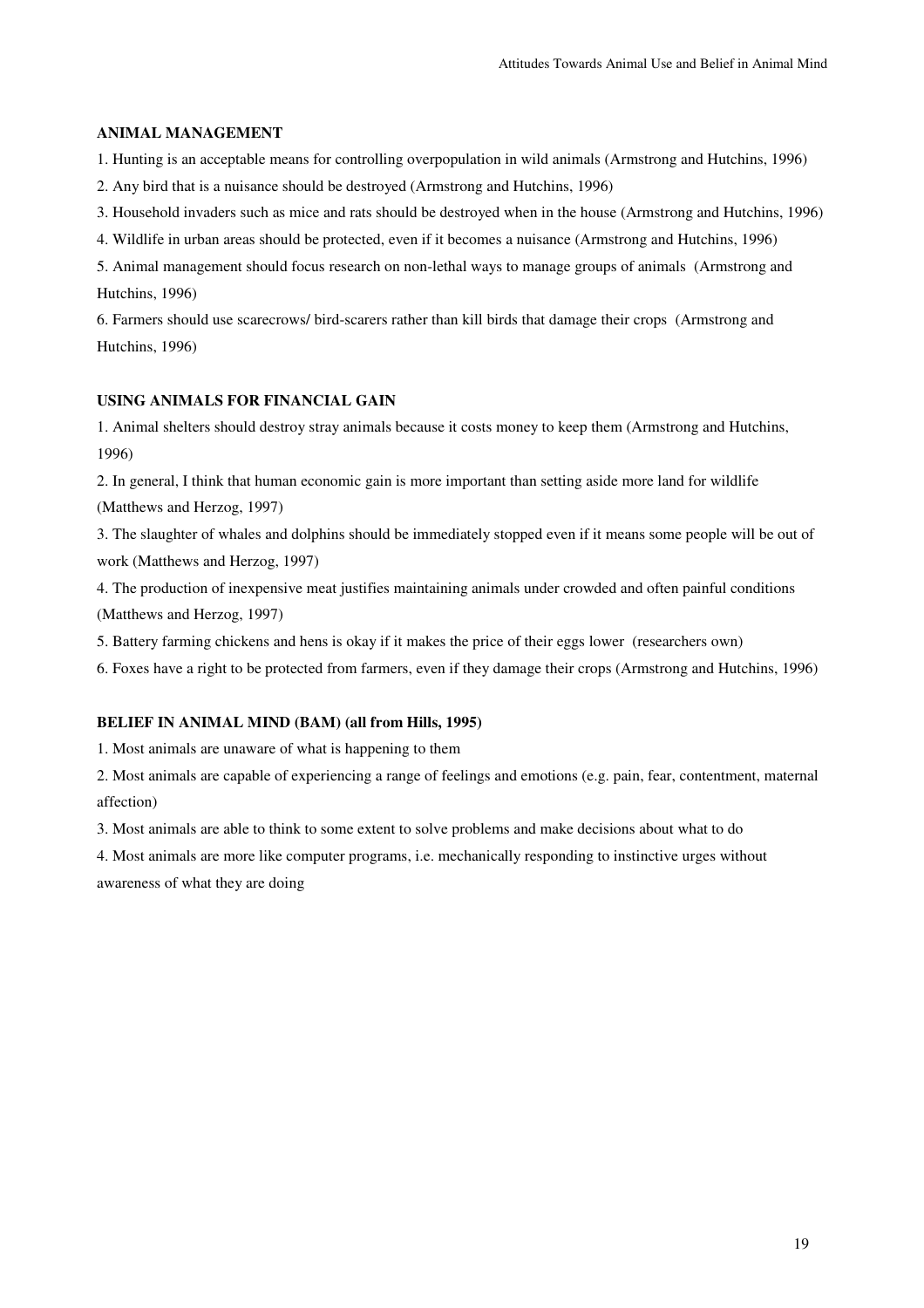# Table 1.

|                 | Experimentation Classroom |         | Personal   | Entertainment | Management | Financial |
|-----------------|---------------------------|---------|------------|---------------|------------|-----------|
|                 |                           |         | decoration |               |            | gain      |
| Experimentation |                           |         |            |               |            |           |
| Classroom       | $.70**$                   |         |            |               |            |           |
| Personal        | $.63**$                   | $.52**$ |            |               |            |           |
| decoration      |                           |         |            |               |            |           |
| Entertainment   | $.50**$                   | $.56**$ | $.68**$    |               |            |           |
| Management      | $.63**$                   | $.58**$ | $.60**$    | $.63**$       |            |           |
| Financial       | $.66**$                   | $.50**$ | $.65**$    | $.61**$       | $.56**$    |           |
| gain            |                           |         |            |               |            |           |

# Correlations between specific forms of animal use

\*\* Correlation is significant at the 0.01 level (2-tailed).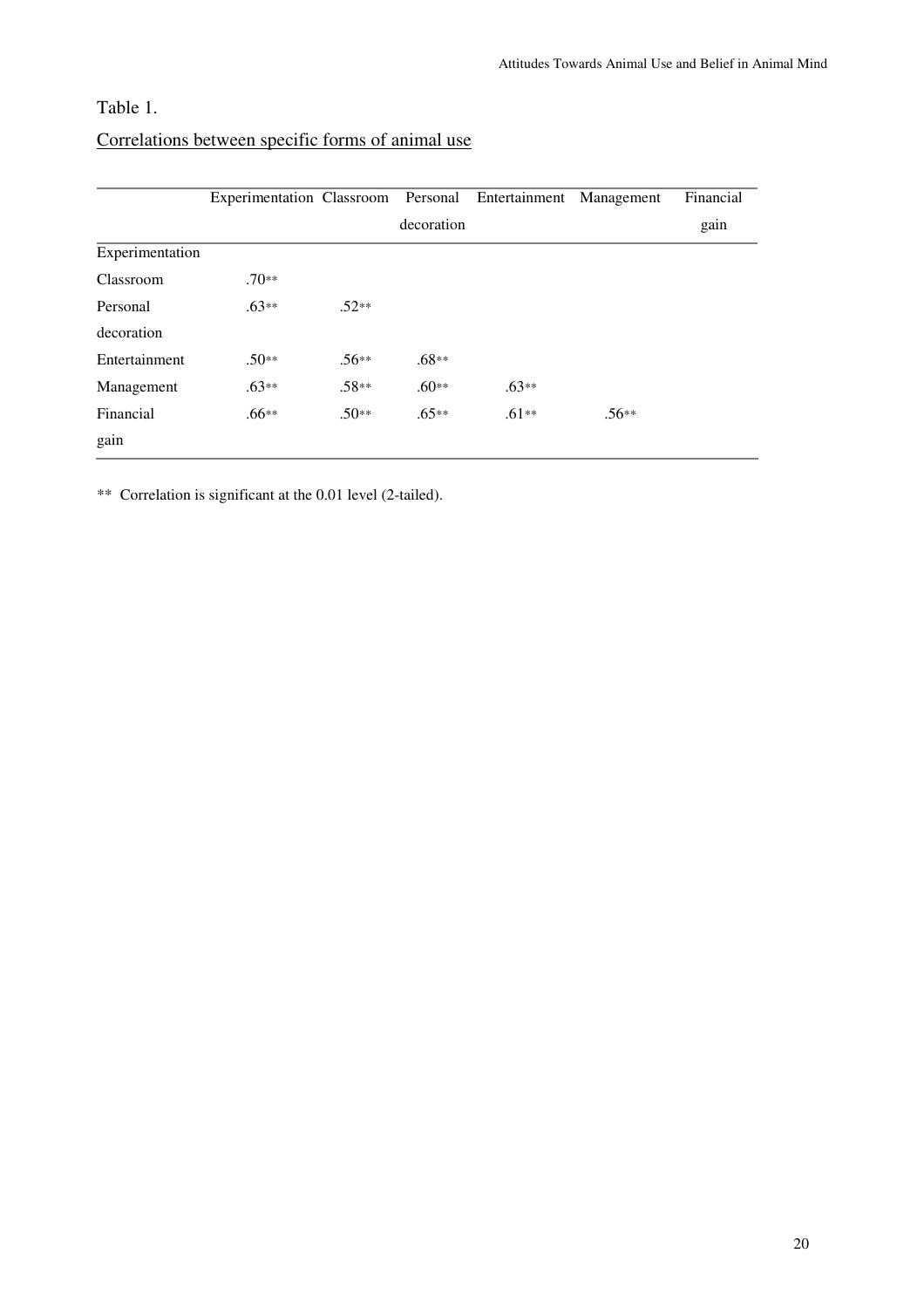# Table 2.

|--|

| Category               | mean score        | <b>SD</b> |
|------------------------|-------------------|-----------|
| Animal experimentation | $3.65_a$          | 1.61      |
| Classroom use          | $3.64_a$          | 1.21      |
| Personal decoration    | 2.09 <sub>c</sub> | 1.21      |
| Entertainment          | 2.19 <sub>c</sub> | 1.05      |
| Animal management      | 3.07 <sub>b</sub> | 1.16      |
| Financial gain         | 2.10 <sub>c</sub> | .90       |
|                        |                   |           |
| Animal mind            | 5.77              | .96       |

Note: Only means with a different subscript differ significantly from each other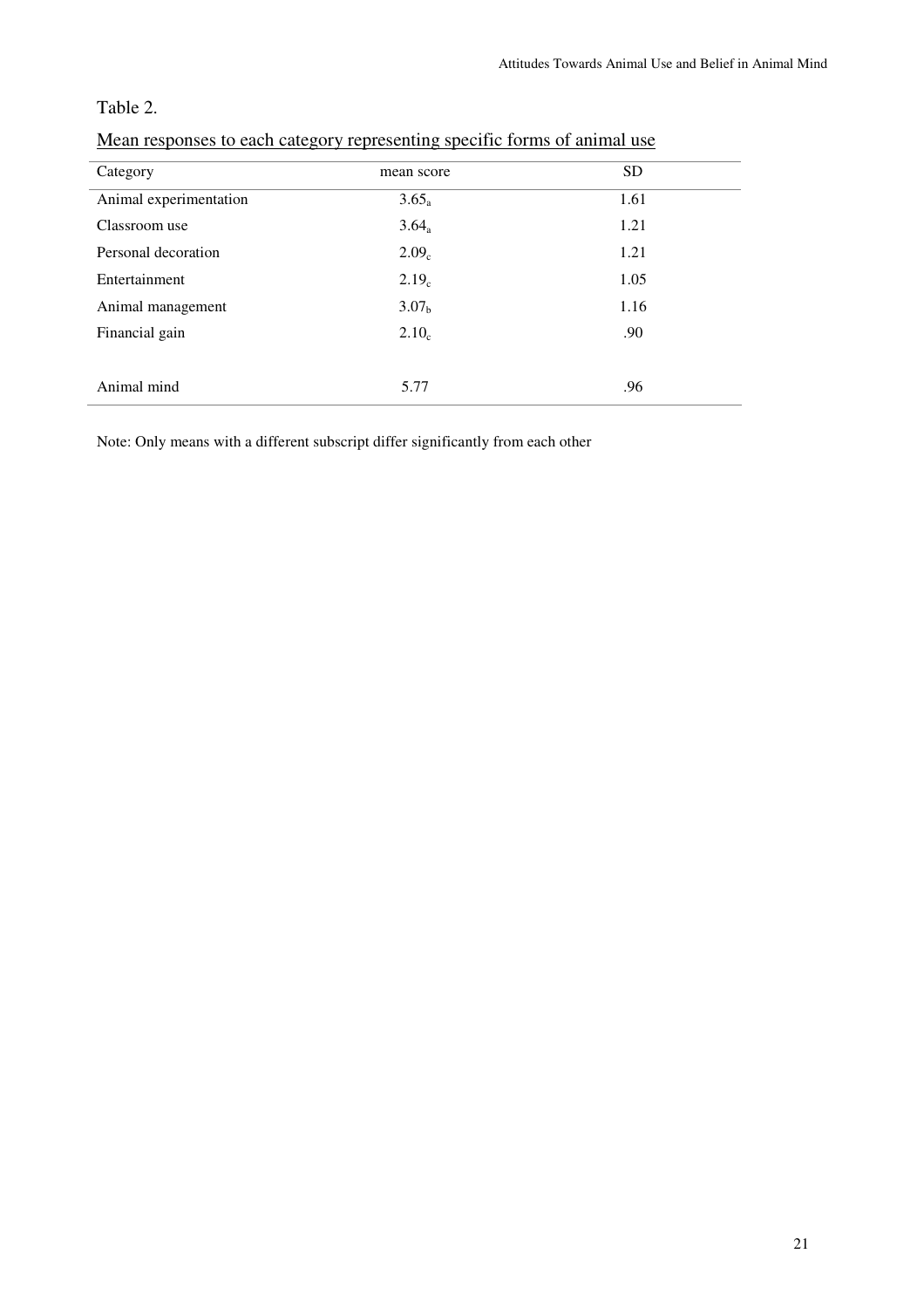# Table 3.

Correlations and regression analyses examining the effects of belief in animal mind (BAM) and participant variables on attitudes towards animal use

|                             |                | Experimentation     | Classroom        | Decoration           | Entertainment            | Management          | Financial                |
|-----------------------------|----------------|---------------------|------------------|----------------------|--------------------------|---------------------|--------------------------|
|                             |                |                     |                  |                      |                          |                     | gain                     |
| $\mathbf{BAM}_{\mathrm{a}}$ | $\mathbf r$    | $-46^{**}$          | $-46^{**}$       | $-0.53***$           | $-51^{**}$               | $-52^{**}$          | $-52^{**}$               |
| Regression                  | $\, {\bf B}$   | $-.41$              | $-.45$           | $-.50$               | $-.49$                   | $-.54$              | $-.49$                   |
|                             | $\mathbf{t}$   | $-5.31***$          | $-5.02$ **       | $-6.07**$            | $-5.91**$                | $-6.84***$          | $-5.94**$                |
| $Age_a$                     | $\mathbf r$    | .03                 | $\overline{.10}$ | .09                  | $-0.03$                  | .17                 | .04                      |
| Regression                  | B              | ÷,                  |                  | $\overline{a}$       | $\overline{\phantom{a}}$ | .22                 | $\overline{\phantom{0}}$ |
|                             | t              | ÷                   |                  |                      |                          | $2.75***$           | $\overline{a}$           |
| Gender <sub>b</sub>         | $\mathbf{r}$   | $.34***$            | .16              | $.22*$               | $.36***$                 | $.37***$            | $.26***$                 |
| Regression                  | $\, {\bf B}$   | $-.20$              |                  | $-.18$               | $-.30$                   | $-.26$              | $-.20$                   |
|                             | $\mathbf t$    | $-2.51$ **          |                  | $-2.14$ <sup>*</sup> | $-3.60**$                | $-3.25***$          | $-2.42$ <sup>*</sup>     |
| $Pet_b$                     | $\mathbf{r}$   | $-10$               | .01              | $-0.09$              | $-17$                    | $-0.07$             | $-.06$                   |
| Regression                  | $\, {\bf B}$   | $\overline{a}$      |                  | $\overline{a}$       |                          |                     |                          |
|                             | $\mathbf t$    | $\overline{a}$      |                  | $\overline{a}$       | $\overline{a}$           | $\overline{a}$      | $\overline{\phantom{a}}$ |
| Meat <sub>h</sub>           | $\mathbf r$    | $.39***$            | $.23*$           | $.30**$              | $.22*$                   | $.30***$            | $.33***$                 |
| Regression                  | $\, {\bf B}$   | $-.39$              | $-.23$           | $-.20$               | $\overline{\phantom{a}}$ | $-.20$              | $-.23$                   |
|                             | $\mathbf t$    | $-4.86$ **          | $-2.59*$         | $2.43*$              |                          | $-2.56^*$           | $-2.71$ **               |
| Politics <sub>a</sub>       | $\mathbf r$    | $\overline{.12}$    | .13              | .08                  | $-.06$                   | $-0.02$             | $-.02$                   |
| Regression                  | $\, {\bf B}$   | ÷,                  |                  | $\overline{a}$       | $\overline{\phantom{a}}$ | $\overline{a}$      | $\overline{\phantom{0}}$ |
|                             | t              |                     |                  |                      |                          |                     |                          |
| Area <sub>a</sub>           | $\mathbf r$    | $-.22$ <sup>*</sup> | $-.03$           | $-.15$               | $-.06$                   | $-.05$              | $-.13$                   |
| Regression                  | $\, {\bf B}$   | .23                 |                  |                      |                          |                     |                          |
|                             | $\mathbf{t}$   | $2.92**$            |                  |                      |                          |                     |                          |
|                             | $r^2$          | $.46^*$             | $.27*$           | $.37^{*}$            | $.35^{*}$                | $.47$ <sup>**</sup> | $.38^{**}$               |
|                             | $\overline{F}$ | 19.80               | 16.94            | 17.77                | 25.05                    | 20.21               | 18.58                    |
|                             | df             | 4,91                | 2,93             | 3,92                 | 2,93                     | 4,91                | 3,92                     |

a Pearson correlation conducted

b Spearmans correlation conducted

\* Significant at the 0.05 level (1-tailed).

\*\* Significant at the 0.01 level (1-tailed).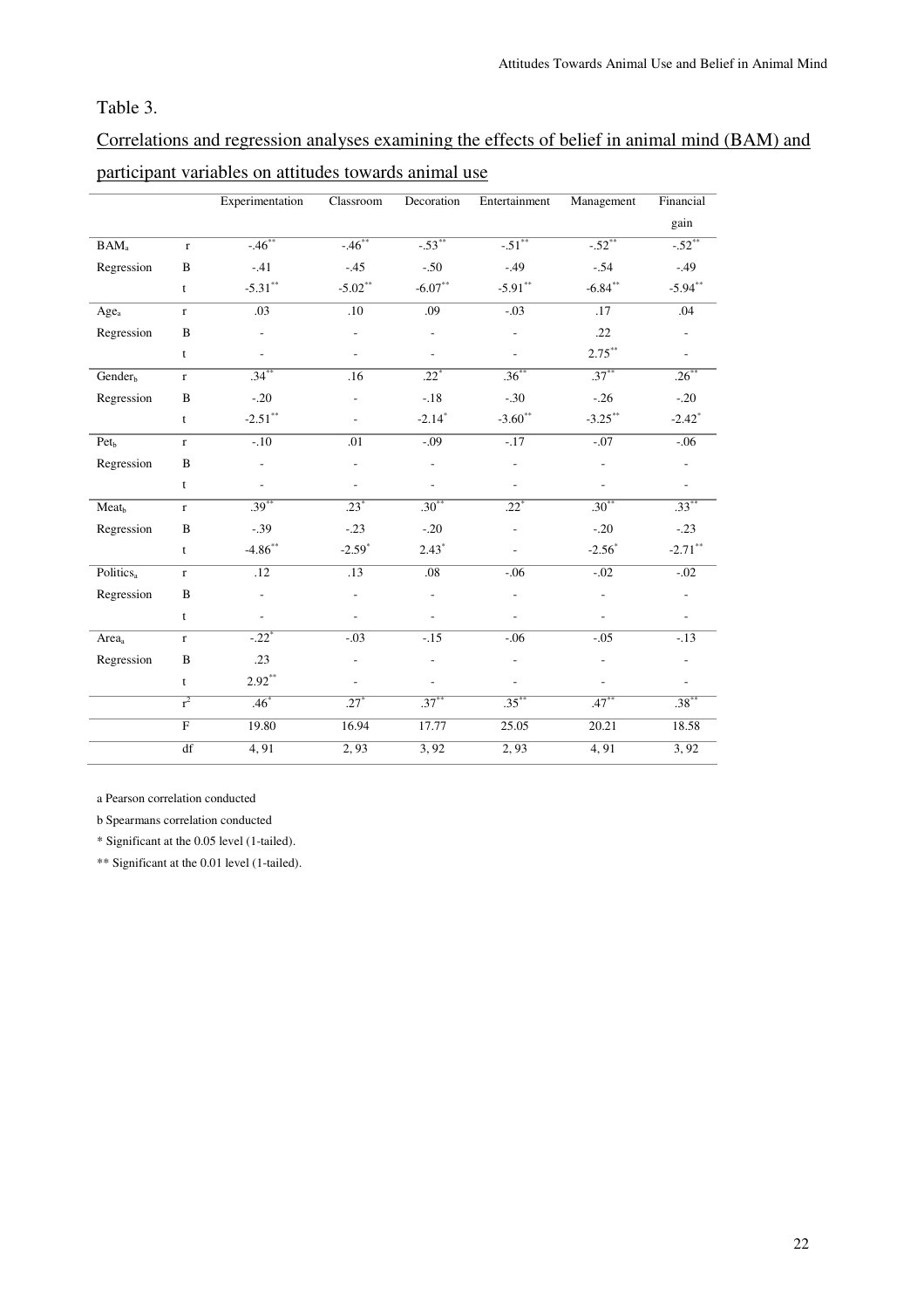# Table 4.

Correlations and regressions analysis examining the relationship between participant variables

# and belief in animal mind (BAM)

|                       |                          | <b>BAM</b>        |
|-----------------------|--------------------------|-------------------|
| $Age_a$               | $\mathbf r$              | $.28*$            |
| Regression            | $\, {\bf B}$             | .29               |
|                       | $\mathbf t$              | $2.63***$         |
| Gender <sub>b</sub>   | $\mathbf r$              | .05               |
| Regression            | $\, {\bf B}$             |                   |
|                       | $\mathfrak{t}$           |                   |
| $Pet_b$               | $\mathbf r$              | $-13$             |
| Regression            | $\overline{B}$           |                   |
|                       | t                        |                   |
| $Meat_b$              | $\mathbf r$              | $.08\,$           |
| Regression            | B                        |                   |
|                       | $\mathfrak{t}$           |                   |
| Politics <sub>a</sub> | $\mathbf r$              | $-0.03$           |
| Regression            | B                        |                   |
|                       | $\mathfrak{t}$           |                   |
| Area <sub>a</sub>     | $\mathbf r$              | $-0.05$           |
| Regression            | $\, {\bf B}$             |                   |
|                       | $\mathfrak{t}$           |                   |
|                       | $\overline{r^2}$         | .05               |
|                       | $\overline{F}$           | $\overline{5.35}$ |
|                       | $\overline{\mathrm{df}}$ | 1,94              |

a Pearson correlation conducted

b Spearmans correlation conducted

\* Significant at the 0.05 level (1-tailed).

\*\* Significant at the 0.01 level (1-tailed).

#### **ENDNOTES**

<sup>i</sup> On the basis of high correlations between categories, factor analysis was conducted to ensure that the questionnaire was not assessing one common construct. This analysis revealed five distinct factors, i.e. factors consisting of 3 or more items (items interpreted as members of a factor if they had a loading of > .40 on one factor only). Unfortunately, only two of the original six categories emerged (one factor consisted of three out of the original four items from the 'financial gain' category, and a second factor consisted of four out of the original five items from the 'personal decoration' category). The remaining three factors did not reflect any of the factors initially predicted.